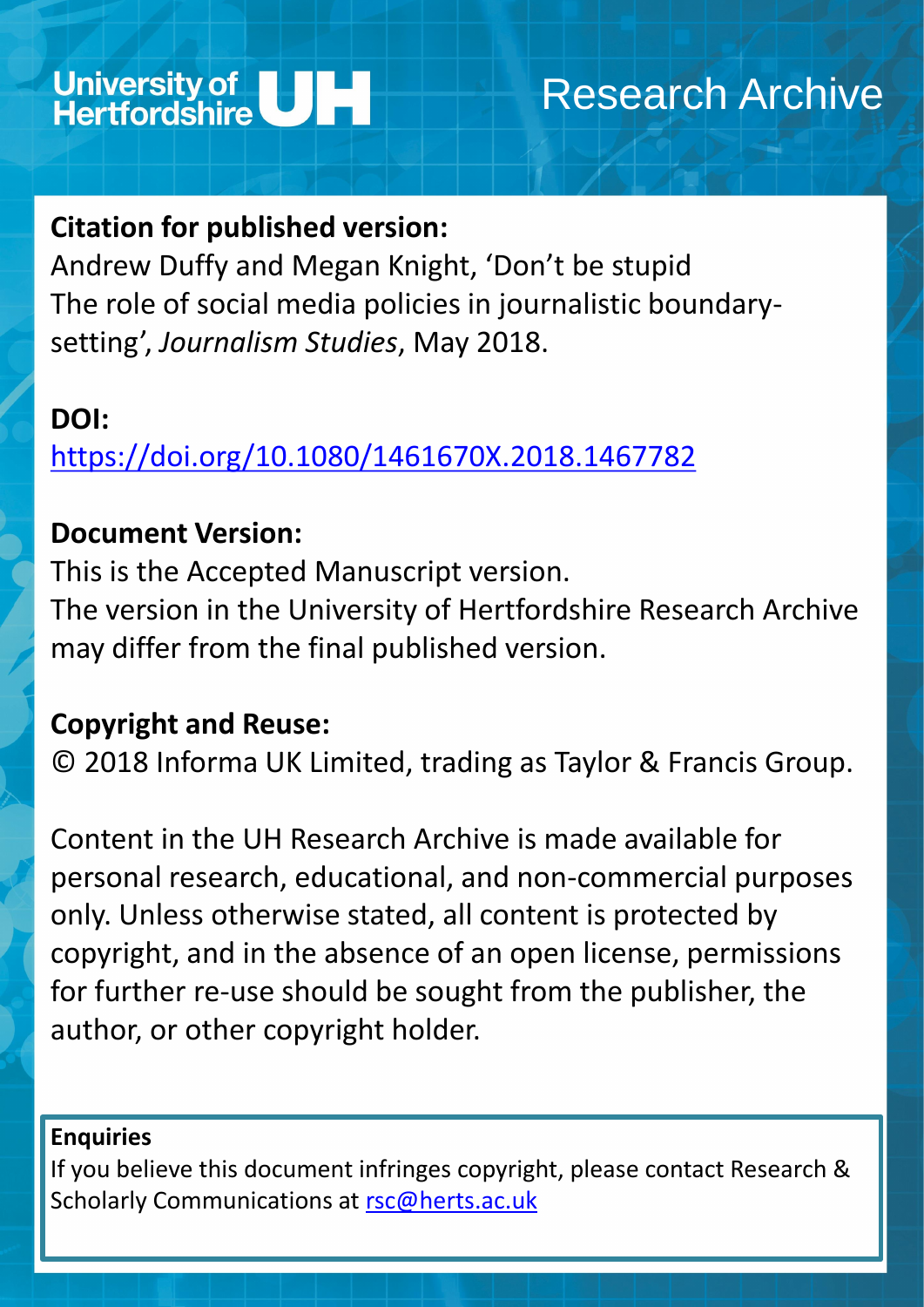'Don't be stupid'

#### **"Don't be stupid." The role of social media policies in journalistic boundary-setting.**

In October 2017, staff at the *New York Times* received an email from executive editor Dean Baquet, with updated guidelines on how to use social media in their work. Baquet informed them that

We believe that to remain the world's best news organization, we have to maintain a vibrant presence on social media. But we also need to make sure that we are engaging responsibly on social media, in line with the values of our newsroom. That's why we're issuing updated and expanded social media guidelines… Please read them closely and take them to heart. (New York Times 2017).

The email combined enthusiasm for social media with a guarded concern at the dangers it brings, along with reminders of the essential values of the publication, and exhortations to maintain them. This is far from atypical. Many newsrooms have such social media policies (SMPs) to guide newsworkers through the difficult intersection of traditional journalism and social media.

Studies of SMPs to date have revolved around how many news organisations have them (Adornato and Lysak 2017); reasons for having them (Leach, 2009); how they are applied (Bloom, Cleary and North 2016); and newsroom attitudes towards them (Ihlebæk and Larsson 2016; Opgenhaffen and Scheerlinck 2014; Opgenhaffen and d'Haenens 2015; Sacco and Bossio 2016). Lee (2016) looked specifically at how SMPs frame social media. He found that it was seen as a risk to journalistic norms such as impartiality, accuracy, objectivity and neutrality; but also as an opportunity for journalistic promotion; to manage the relationship with an audience; as a source of stories; and for citizen reporters to report the news until professionals arrive on the scene. In each case, social media was seen as an opportunity where it coincided with existing newsroom values and norms, rather than challenging them. Critical textual analyses of SMPs have also considered how they are used by management to describe what is and what is not permitted (Opgenhaffen and d'Haenens 2015).

Our paper takes these a step further, and analyses SMPs to see how they indicate willingness—or its absence—to change newsroom norms and journalism's boundaries to accommodate the logics of social media. What is fixed—an unshakeable principle of journalism; and what is flexible—open to negotiation? Thus we examine the underlying institutional ideologies that drive use, and which are revealed through analysis of the documents. This paper therefore turns to normalisation and boundary setting to analyse newsrooms' SMPs, to examine what is fixed and what is flexible.

Journalists use the guidelines "to articulate the boundaries of their work" (Belair-Gagnon 2015, 30), so these maps of journalism's changing terrain are needed for the task of boundary setting (Blaagaard 2013; Carlson 2015, 2016; Lewis 2012). Gieryn (1983) described this as "efforts to establish and enlarge the limits of one domain's institutional authority relative to outsiders, thus creating social boundaries that yield greater cultural and material resources for insiders" (Lewis 2013, 841). Theoretically, boundaries are akin to Bourdieu's fields, where 'the various actors struggle for the transformation or preservation of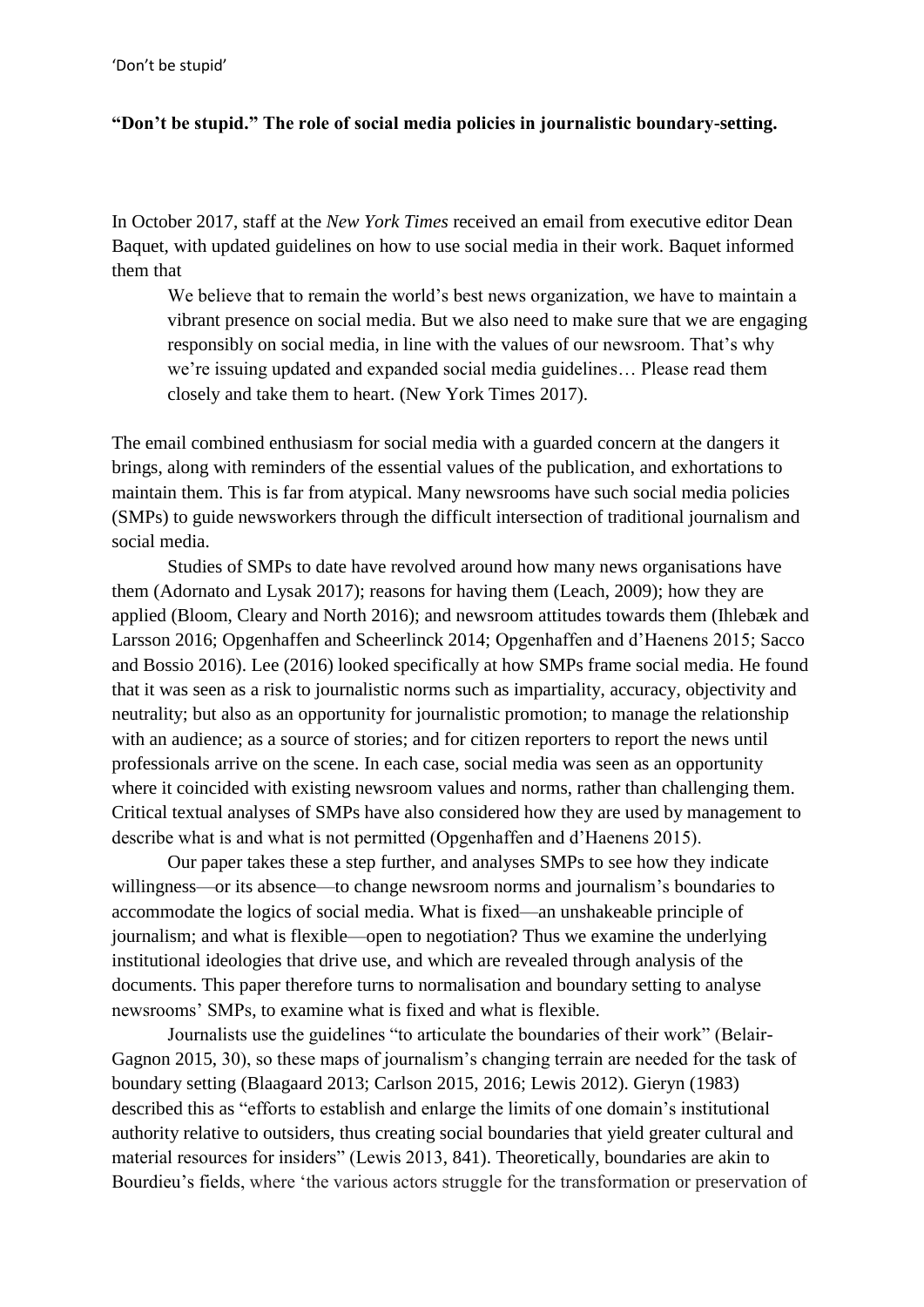the field' (Bourdieu 1998, 40–41). Within the field, the inertia of socialisation into the field (the assumed norms and practices of the field) is challenged by disruptive forces from without creating instability. This tension between inertia and instability offers an opportunity for innovation, or for stagnation, for flexibility or fixity. Scholars have often framed attempted incursions by political and economic forces into journalism's field in terms of combat (Benson and Neveu 2005; Tandoc, 2014). The rise of social media might be seen as a cultural incursion, rather than political or economic, but it nonetheless impacts on what journalists and society at large conceive of as journalism. The role of SMPs in revealing attitudes towards the setting, maintenance and challenge of journalistic boundaries is the concern for this paper.

Alongside boundary-setting, the relationship between social media (blogs, usergenerated content, social network services such as Facebook and Twitter, among many others) and traditional journalism can also be seen in terms of normalisation. In newsrooms, "normalizing refers to the process in which traditional practices and norms are being challenged, but instead of leading to a change (and improvement in a normative sense), the 'new' is being normalized, or adapted, to fit what already exists" (Hedman 2015, 281). This resolves itself in two ways: "journalists both adapt their use of social media to fit traditional professional norms and adapt those norms to fit the emergent practices of social media" (Hedman and Djerf-Pierre 2013, 370).

This paper offers thematic content analysis of SMPs of 17 large news organisations to reveal the ideologies that drive journalistic policy to conform to or resist social media logics. We first review the literature on SMPs in newsrooms; next we consider the tense relationship between traditional journalism and social media; then review recent thought on boundaries that is, how journalism delineates its ideology and practice as a means of self-validation—and normalisation—how organisations adopt some incursions into their working practice but resist others; and finally we assess SMPs to identify what boundary-defining ideologies underlie them, and what impact that might have on integration or rejection of social media into working practice.

#### **(Social) Media Policies**

It has long been a standard for news organisations to have editorial guidelines to establish and maintain integrity, ethical standards and everyday professional practice (Boeyink 1994; Opgenhaffen and Scheerlinck 2014). These include directives on reporters' roles and responsibilities, ethical ways to gather information, not misleading audiences or giving offence, being impartial, not causing harm, having a breadth of opinions and viewpoints, not intimidating or coercing newsmakers, as well as legal reporting restrictions imposed from beyond the organisation (e.g., BBC 2016). More recently, these have been extended to include best practice using social media, which the BBC pithily sums up as 'Don't be stupid.'

Journalistic codes of ethics in the US started in the early 1970s and flourished in the mid-1980s. One intention was to enforce social responsibility in the newsroom, both as a 'good' and also as defence against governmental oversight. Nevertheless, it is not clear quite how much effect these documents have, and "within the newsroom, the role of official policy is often indirect at best" (Boeyink 1994, 894). Leach (2009) started the scholarship on SMPs,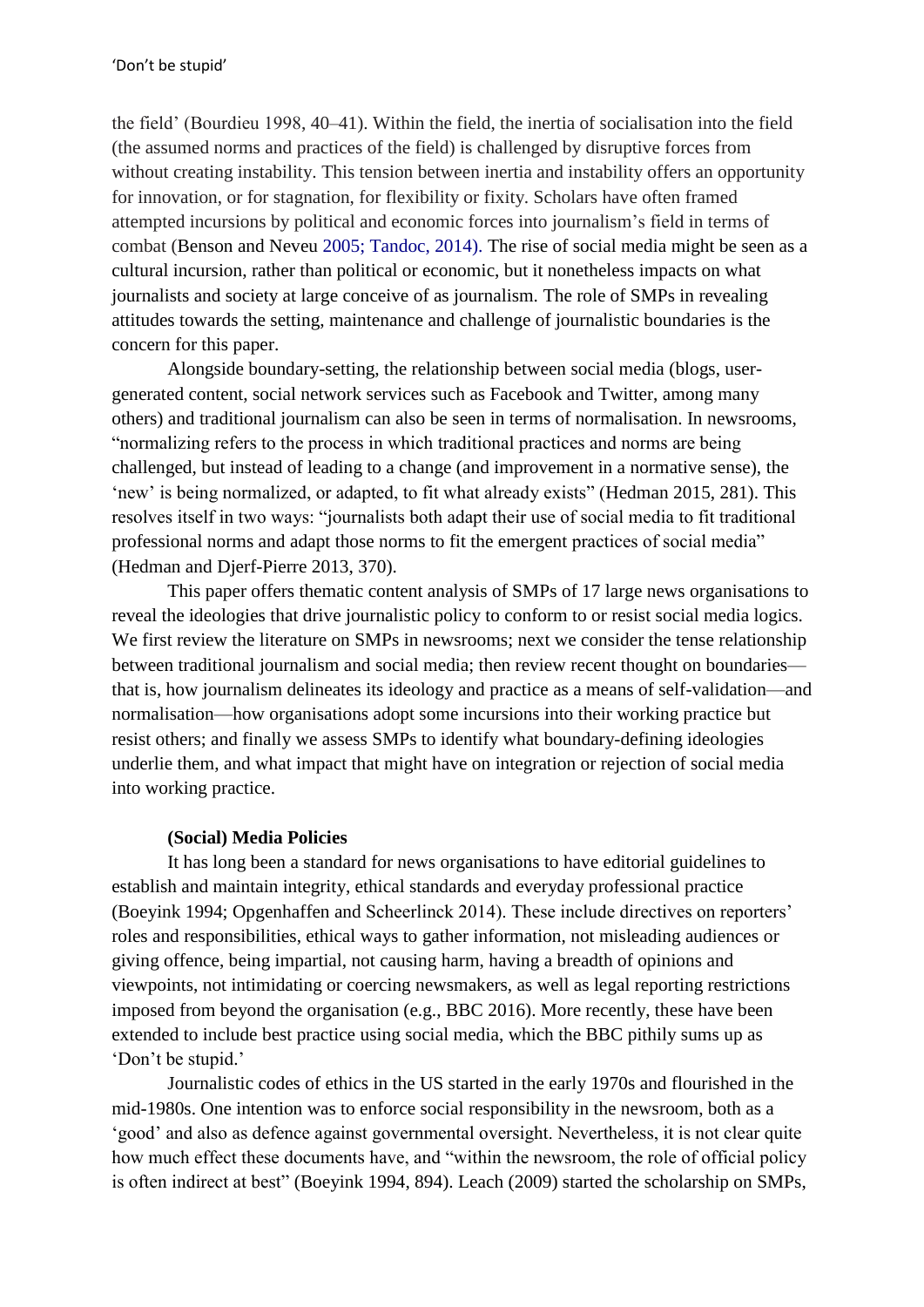observing that "Some news organizations have drawn up policies regarding ethical reporting conduct when using social media sites such as Facebook and MySpace." Some, but not all, although a lack of an SMP does not mean that a newsroom does not consider them important; a study of Norwegian editors found that even those who did not have SMPs justified their absence by saying that they wanted reporters to experiment with social media, and that they would deal with any problems as they arose, rather than offering prescriptive or proscriptive guidelines (Ihlebæk and Larsson 2016).

Bringing research up to date, Adornato and Lysak (2017) surveyed TV news directors to identify where their SMPs originated from and how they were applied in newsrooms, to find that 95% of news managers say they have an SMP, and for 78% it is a written document. But not all newsworkers appreciate SMPs. Other studies have found resistance to the restrictions they brought, on the grounds that "common sense should be sufficient to make proper use of social media" (Opgenhaffen and Scheerlinck 2014, 737). Particularly, journalists resisted directives that they should have only one account for both professional and personal use.

SMPs are often extensions of existing ethical policies (Bloom, Cleary and North 2016). This means they approach a new issue according to old norms, which tends to normalise novel practice to conform to traditional (Hermida 2010; Mitchelstein and Boczkowski 2009). The following statement of why SMPs are deemed necessary hints at old ideologies of speed-to-press and 'scooping', of competition between outlets, and of verification of facts leading to a valuable (economically and socially) reputation:

a clearly communicated policy about how social media will be used to report and update breaking news would benefit any news operation. It would seem in the highly charged and competitive atmosphere of local television news, stations that neglect to have such a discussion with their news staff are running the risk of having hastily posted and unconfirmed, retweeted information sent out into cyberspace, bearing the station's brand and also quite possibly compromising its hard-earned reputation (Lysak, Cremedas and Wolf 2012, 204)

This drove **RQ1**: what attitudes towards social media (and hence underlying ideologies and boundaries) are indicated in newsrooms' SMPs?

#### **Social media and journalistic values**

A recurrent theme in scholarship is that Social Media (specifically Twitter, and to a lesser extent Facebook) have opened up opportunities for news organisations, broadening their reach in many ways (Bloom, Cleary and North 2016; Hermida 2010). Firstly, reporters can use social media to gather information from a wider circle of newsmakers to include in their stories; second, news organisations can extend their reach to audiences via social media; and third, news organisations and individual newsworkers can use social media to promote their brands and their stories (Hedman and Djerf-Pierre 2013; Knight and Cook 2013; Paulusson and Harder 2014). The first represents an extension to the traditional newswork of gathering information; the second augments existing physical and virtual distribution networks; while the third is a relative departure for newsrooms and is more akin to promotional work that newsworkers have customarily disparaged. The positive impact of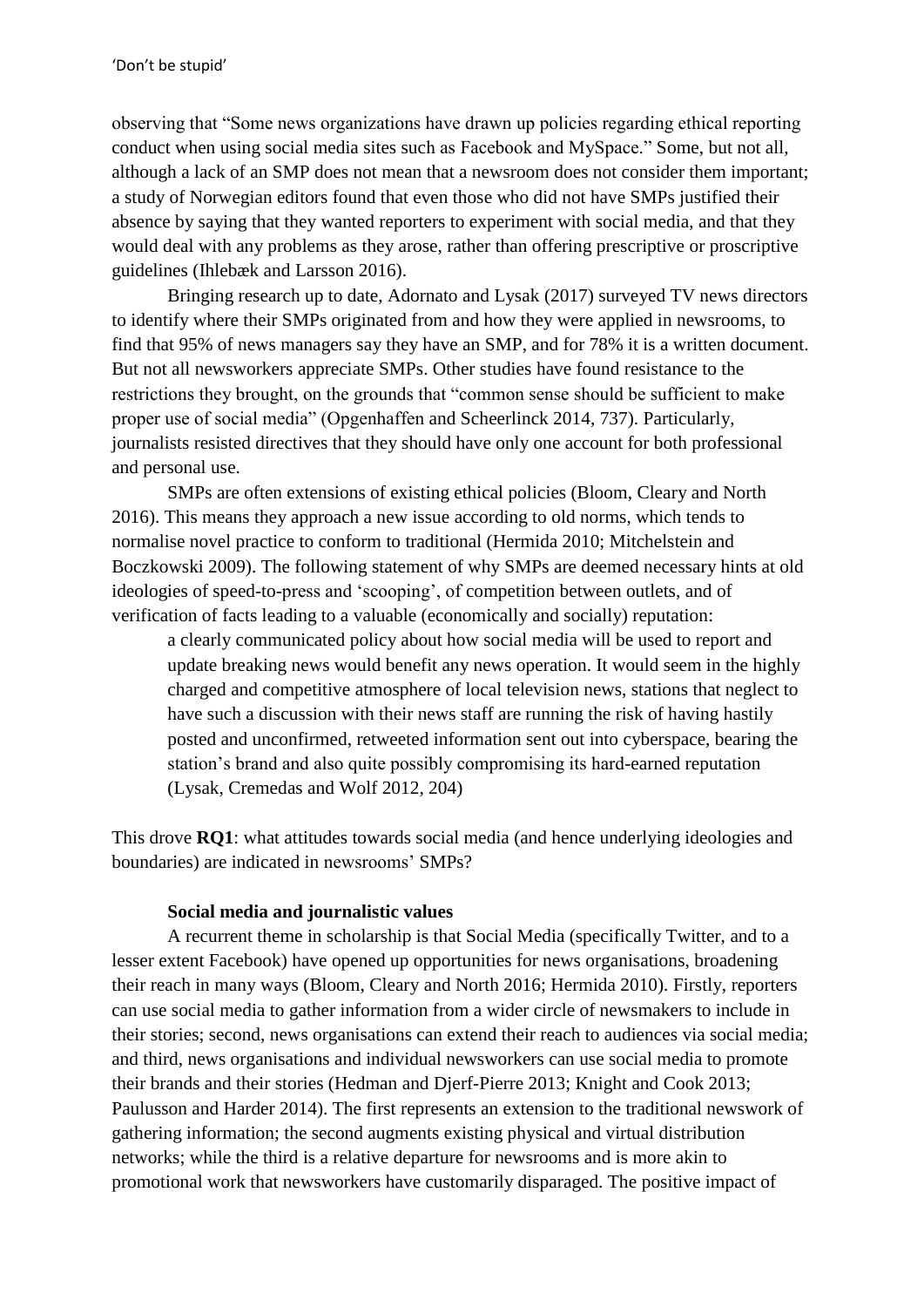social media thus ranges from high-minded benefits such as a broader public sphere and a diversity of voices contributing to news's democratic imperative, to the less principled but more practical issue of making money (Canter 2013).

Although the literature (and the policies under scrutiny) refer consistently to "social media", in practice, this favours Twitter. Within the newsrooms, Twitter is privileged above other social media because in many ways it is the original social network, and because its public nature makes it an obvious tool for journalists to use. (Knight and Cook, 2013). Facebook use by journalists is more limited, and more complex. Facebook's structure and mechanism of engagement mean that it has greater utility as a distribution platform than as a source for journalists, and it is less considered in the policies as a result. In the literature, Twitter has been far more widely studies than Facebook, for technological reasons as much as any other (Knight, 2017). The largest concerns regarding Facebook are in the ethics of sourcing material from users accounts (Cooper, 2012; Newton and Duncan, 2012, Whitehouse, 2010).

As with much research into new phenomena, the early phases have tended to be descriptive rather than analytical, and anecdotal—looking at specific instances of the use of social media (Ahmad 2010; Lariscy, Avery, Sweetson and Howes 2009; Stassen 2010). Lasorsa, Lewis and Holton's study (2012) was probably the first large-scale analysis of what journalists use Twitter for, and marked the point where the academy began to consider social media as part of the overall functioning of newsrooms and not as a startling new phenomenon out of context with traditional media. This was followed up by a number of studies that examined the nature of journalistic output on social media, especially Twitter (Knight 2011, 2012; Lasorsa 2012; Vis 2013). These studies are the basis of a growing taxonomy of journalistic approaches to social media: as news source (Knight 2012; Lasorsa, Lewis and Holton 2012) or as personal branding for journalists (Cook 2011; Lasorsa 2012; Zeller and Hermida 2015). The intersections between journalists' personal and professional lives on social media is highlighted in a number of ways within this corpus, and the uses of social media clearly extend beyond the purely professional uses of traditional media—a source of some tension within the studies (Gleason 2010; Schulte 2009).

These scholarly works are paralleled and supplemented by a body of material produced by practitioners and academics guiding journalists working with these new media (Nardelli 2011). The amplification of non-journalistic voices represents an inherent challenge to the professionalism and standards of journalism and much discourse, especially within this professional journalistic corpus reflects this challenge. Concerns about accuracy and being misled are particularly highlighted within this corpus, as are reinstatements of the importance of remaining objective and adhering to the traditional remove of professionalism (BBC College of Journalism 2010; Eltringham 2011; Lail 2011; Silverman 2011, 2012).

Hanging over the relationship between journalism and social media is a two-edged sword: hope that the latter can bring a new life to the former; alongside a fear that it represents an attack on time-worn, hard-earned journalistic values. Much of the early research into online journalism tended to look at the new medium as transformative, with a bias towards the idea that social media would level the playing field of access to the news media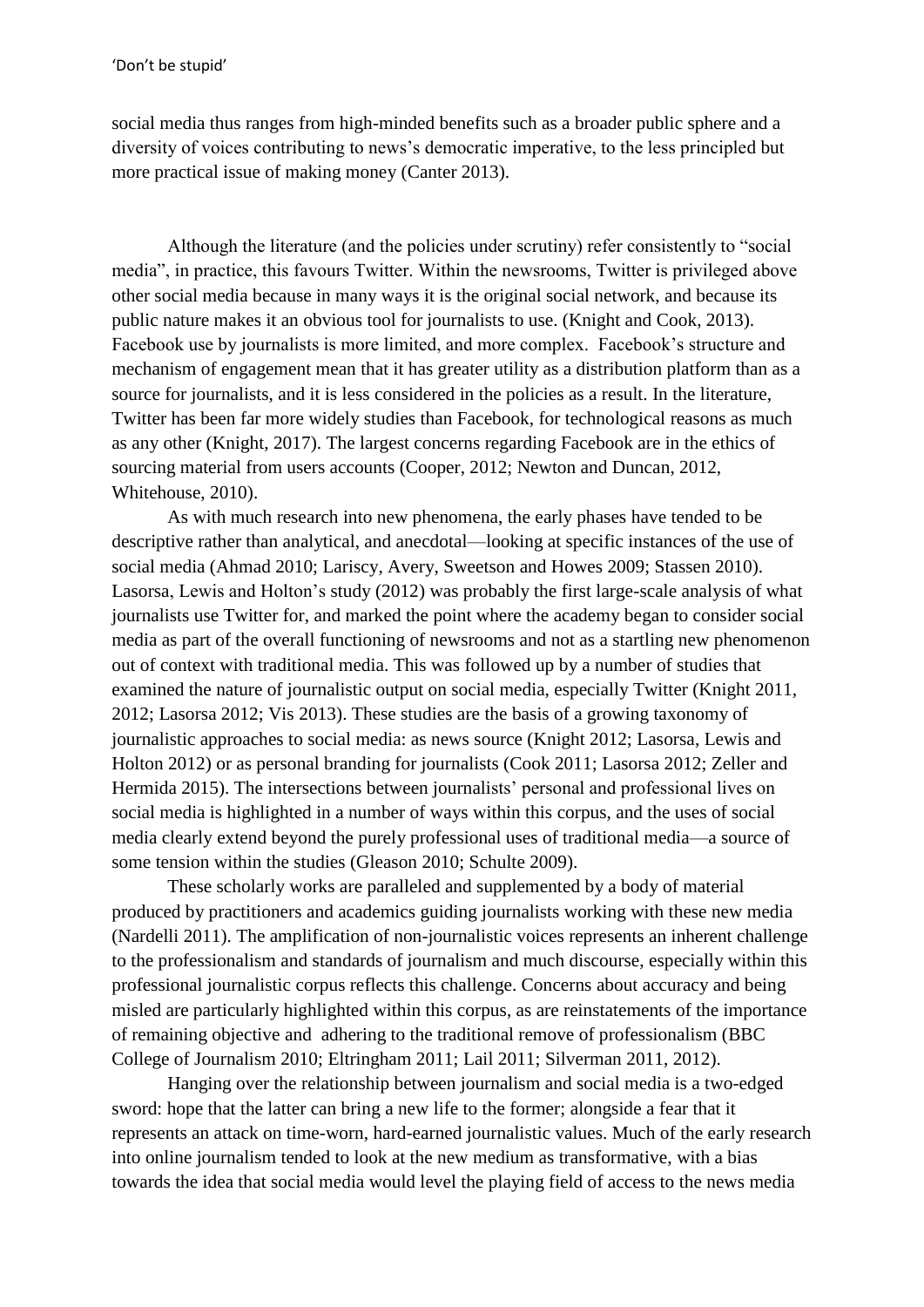(Farhi 2009; Hermida 2010; Murthy 2011). Much early thinking about social media directly links to these ideas, and to studies of citizen journalism. Such studies tend to focus on the importance of non-journalistic voices and the ability of new technologies to amplify and distribute them (Allan and Thorsen 2009; Rosenberry and St John III 2010). However, the institutional strategic use of social media by news organisations rather than by individual journalists has been less examined. This is significant because while social media is increasingly normalised within newsrooms, there is still tension in newsroom as to how it is to be used.

#### **The boundaries of journalism**

These values specifically concern boundary work, which is a "project of demarcating, defending, expanding and contesting the limits of legitimate journalism in order to consolidate and protect authority and the economic, political and personal benefits it confers" (Fakazis 2006, 6). It is needed because journalism is flexible, dependent on context and its boundaries are ill-defined, possibly undefinable, and constantly shifting (Carlson 2015). Journalists do not enjoy the security of the legitimising expertise of doctors and lawyers, for example, which would offer fixed boundaries. Carlson (2016) points out that journalism is not defined by journalists alone, but by myriad actors. Bourdieu, too, sees journalism as one field of endeavour surrounded, encroached upon and overlapped by many other fields (2005). One function of a boundary is to protect autonomy (Gieryn 1999). Boundaries bring independence, certainty, status, respect and ultimately value for those within them. Significantly, professions often wish to set their own boundaries as a mark of selfdeterminations. Self-governance is a key characteristic of a profession; for example, much Western, Anglo-American journalism has consistently resisted attempts to control it from without its own self-set boundaries, such as government oversight (Lewis 2012).

Journalism's boundaries are clearly porous, flexible, open to incursions, or under attack. They have been criticised for basic journalistic shortcomings and errors (Carlson 2014), for the entertainment values seen in lifestyle journalism and increasingly beyond (Winch 1997), and for the emergence of news actors with a distinctive, subjective agenda (Coddington 2012). More recently, they have been challenged by non-newsroom actors such as citizen journalists. Coddington (2015) sees shifting boundaries between advertising and editorial which challenge independence but also bring in much-needed revenue. Some have suggested that the boundaries of traditional journalism have been eroded by the incursions of UGC such as blogs and podcasts, citizen journalism, para-journalists such as PRs, and the impact of globalisation (Deuze 2008). Loosen (2015), meanwhile, suggests the term 'deboundedness' to describe the result of technology, advertising and PR, and entertainment all opening up journalism. She makes the point that de-boundedness is frequently seen as a threat—as dilution or contamination rather than increase or inclusion—and has negative connotations.

But there has also been defence of these boundaries. Journalists consistently "confront controversy or challenge through the creation of insider–outsider narratives intent on reestablishing the terrain of valid news practices" (Carlson 2016, 352). Singer (2015) notes that journalists use independence, verification and accountability as badges of professionalism that differentiate them from non-journalists, and identifies transparency as an emerging value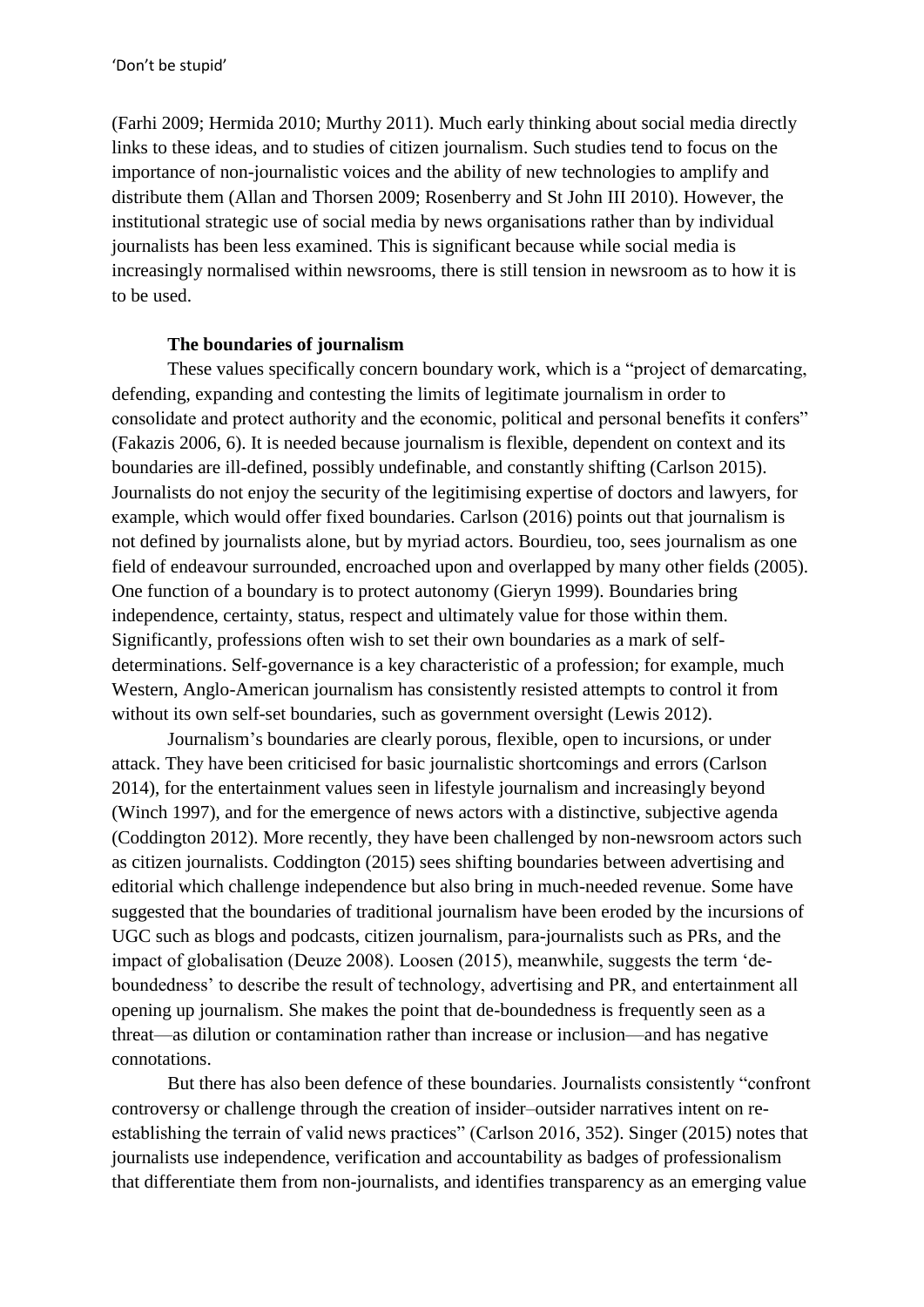in expanding the boundaries to include non-professional actors. This led to **RQ2**: What boundaries are common across SMPs, representing fixed values?

#### **Normalising journalism**

'Normalisation' refers to "work that actors do as they engage with some ensemble of activities (that may include new or changed ways of thinking, acting, and organizing) and by which means it becomes routinely embedded in the matrices of already existing, socially patterned, knowledge and practices" (May and Finch 2009, 540). Normalisation theory concerns how norms are generated, preserved or erased. Norms are therefore flexible rather than fixed. They can both change how people do things, and be changed by innovative practice.

Singer (2005, 174) launched this line of scholarly enquiry and concluded that jbloggers (journalists who also blog) mostly normalise how they use this novel form of media to conform to traditional practice: "journalists are molding this distinctive online format to fit – and in some ways augment – traditional professional norms and practices. Blogs, in other words, are being 'normalized' by journalists." For example, she found that j-bloggers preferred to remain as gatekeepers, despite Web 2.0's potential for opening the gates to a plurality of voices. When j-bloggers did link (metaphorically opening the gates) it was to other mainstream news organisations—keeping it in the family, as it were. Hermida (2009), too, observed how journalists maintain authority by normalising blogs into old forms of practice. He stated the problem as being the clash when "long-standing editorial values of accuracy, impartiality and fairness appear at odds with the notion of blogs as immediate, uncensored and unmediated" (2009, 268). Rather than adapting old forms to accommodate new norms, they tended to resist change.

These were the early days of j-blogging, however, when the normalisation process was decidedly one-way. That has changed. More recently it has become clear that normalisation is a two-way process, and social media have become "a new arena for journalists to display their professional identities, norms and ideals, but possibly also present a challenge to those norms" (Hedman and Djerf-Pierre 2013, 369-370). Lasorsa, Lewis and Holton (2012, 13) observed how journalists "appear to be normalizing micro-blogs to fit into their existing norms and practices but, at the same time, they appear to be adjusting these professional norms and practices to the evolving norms and practices of Twitter." Hermida (2010), just a year after his earlier paper, also noted evidence that journalism was bending to accommodate the new social media logics suggested by Twitter. This duality led to **RQ3**: In what way do SMPs guide newsworkers to adopt social media by making it conform to journalistic norms (i.e. fixity)? and **RQ4**: In what ways do SMPs guide newsworkers to adapt social media norms and logics into their journalistic practice (i.e. flexibility)?

#### **Method**

Qualitative research was chosen as it represents the real attitudes of people involved (Sandelowski 2010). The overarching question for this paper is to what extent are journalistic norms, routines and identities either maintained or developed through SMPs? To seek answers to our four questions, we analysed the SMPs of 17 news organisations in the US, the UK, Canada, and Australia. Some were available online; for others, we asked the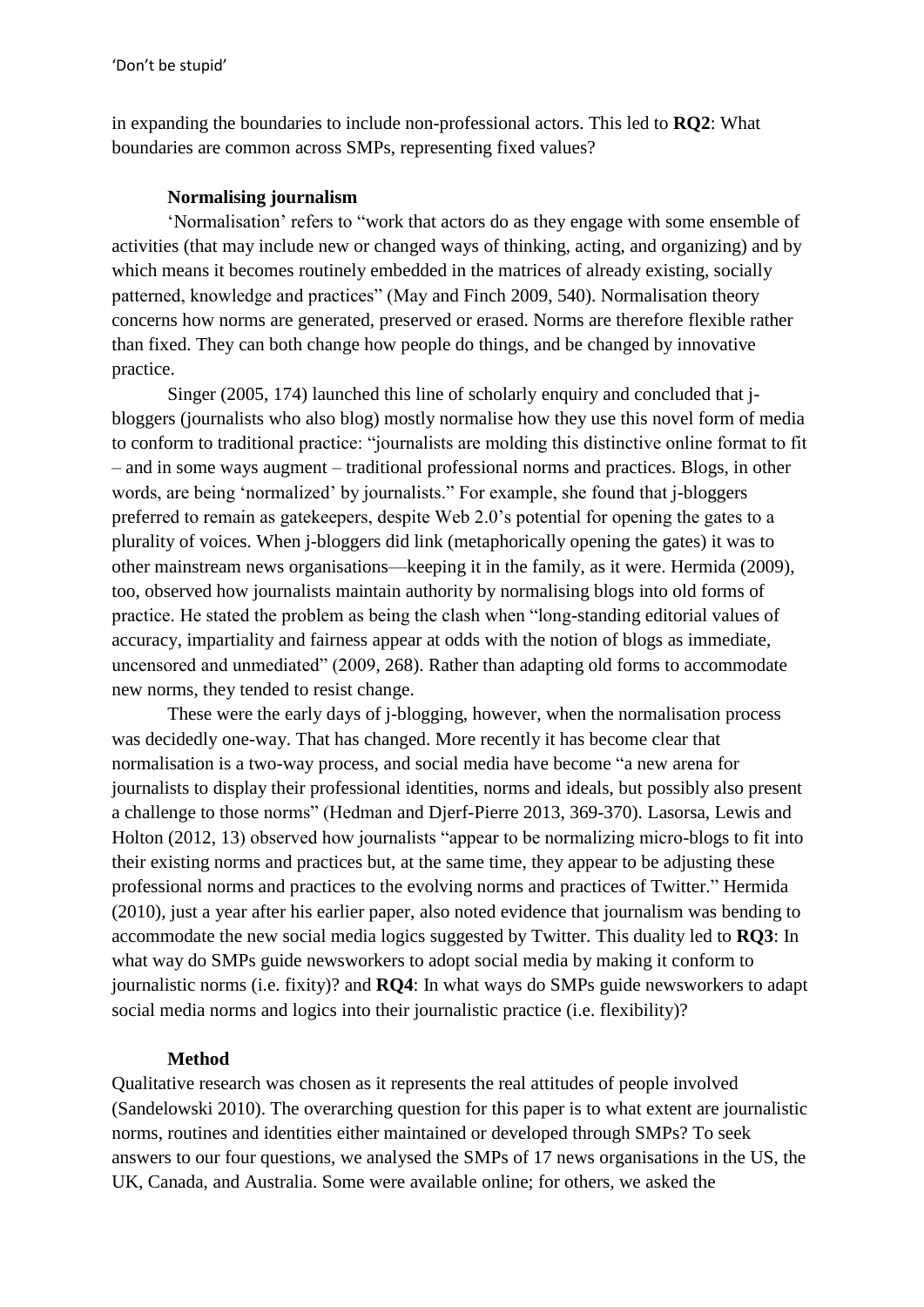organisations to share their documents. Previous studies tend to be limited to single countries (Ihlebæck and Larsson 206; Sacco and Bossio 2016), while this study takes a broader look at newsrooms for divers countries, similar to Opgenhaffen and d'Haenens (2015).

The choice of countries was driven by linguistic expediency (neither of the researchers has sufficient fluency to extend the study beyond English-language media), and by an awareness that the Anglosphere broadly shares ideological and economic structures, and that the media systems within those countries share enough commonalities to be compared meaningfully. (Couldry in Volkmer)

Following Krippendorff's six questions (1980), the data analysed are SMPs from leading news organisations. They are defined as either official documents or memos issued to staff to guide them in the best and most ethical practice when engaging with social media in the course of their work, drawn from a wider population of news organisations worldwide. The data are analysed in the context of the disputed intersection of professionally created journalistic content, and content generated by non-professional media actors. The analysis extends to newsrooms working in the Anglo-American journalistic tradition, and the target of the inference is to assess the boundaries and the potential for normalising social media and journalism that the SMPs have been written to address. Often reporters are socialised into 'how we do things here' without reading any official document.

Thematic analysis is "a method for identifying, analysing and reporting patterns (themes) within data" in order to present a qualitative, detailed, and nuanced account of that data (Braun and Clarke 2006, 79). Such analysis is useful for preliminary investigations into common issues observed in data (Green and Thorogood 2004). Two researchers initially gave each SMP close reading for thorough immersion in the data to gain a complete overview (Polit and Beck 2003) and to look for consistent themes. We followed protocols of emergent coding (Haney, Russell, Gulek and Fierros 1998) so that two researchers reviewed the SMPs for examples of these themes and consolidated their observations to include in this paper only where their opinions converged; these observations were then related to the four research questions. The first research question was measured through statements in the SMPs about social media, which were interpreted to indicate an ideology. To answer the second, we looked for claims of journalistic norms—such as objectivity, accuracy and autonomy repeated in many SMPs. This consistency among newsrooms led us to consider these norms as points where the boundary was fixed. The third question combined these journalistic norms with references to social media, and we looked for examples of whether the relationship between the two was in favour of journalistic norms; or, to answer the fourth question, whether that relationship allowed flexibility for social media norms to influence journalistic practice.

#### **Findings and Discussion**

**RQ1** asked what attitudes towards social media (and hence underlying ideologies and boundaries) are indicated in the SMPs? Is social media to be embraced or is it an area for caution (see Lee 2016)? The answer is both (*Table 1*). Nine documents stated that social media was encouraged, but with a caveat—it could be risky, it could expose a reporter or a source, or that sources needed to be verified. Reuters for example, starts its SMP stating "We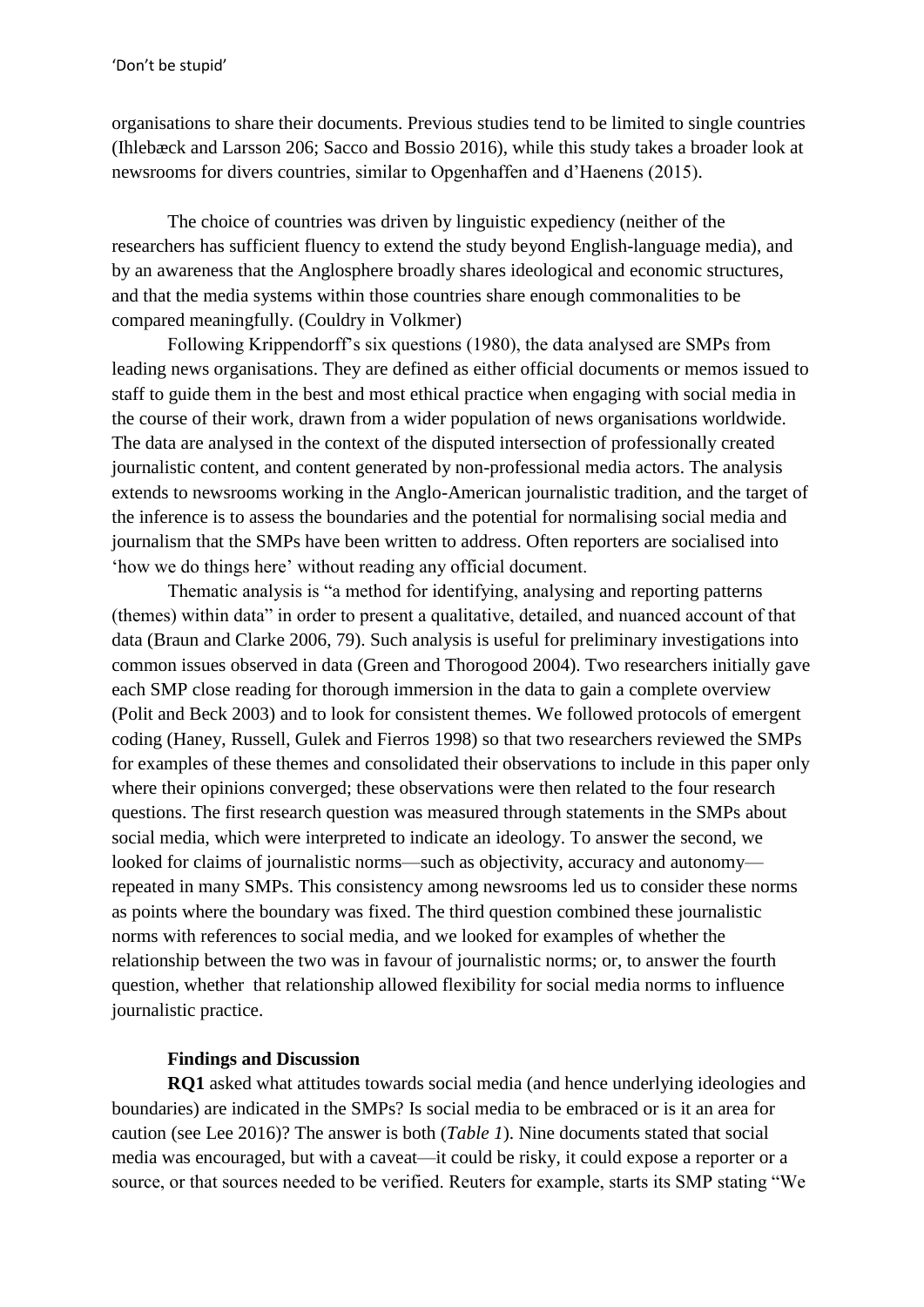want to encourage you to use social media approaches in your journalism but we also need to make sure that you are fully aware of the risks — especially those that threaten our hardearned reputation for independence and freedom from bias or our brand." Overall, only two organisations expressed no fear of negative consequences, and several SMPs contained multiple caveats, including the fear of been seen to be partisan or biased, and of inaccuracy.

#### *Table 1: frequency of markers of journalistic boundaries and newsroom norms raised within SMPs*

This ambivalence in turn showed underlying, unshifting ideologies: reputation, credibility, and above all concern that their integrity, independence and impartiality might be called into question. As the BBC puts it, "the simplest misstep could lead you to undermine the credibility of yourself, your colleagues, and BBC News as a whole." Credibility and impartiality appear to be distinct border markers, so the issues of reporters liking or following someone implied partisanship, for example, which in turn could impact on audience perceptions of impartiality. The Associated Press expressed concerns that they might appear to endorse someone or something—which would affect their reputation for independence. Reuters, the *Washington Post*, the BBC and ABC similarly all feared that their reputation would be affected negatively by intemperate postings on social media by staff. Some (the *Globe and Mail*, Scripps, Reuters, Fairfax and AP) expressed it in terms of impact on their brand, offering a reminder that these are businesses, and think in marketing terms as well as journalistic values—and the two are linked.

**RQ2** asked what boundaries are common across SMPs, representing fixed values. Commonly, an SMP would make the point that social media might be new but the attitudes and values of journalism remained the same. The *Wall Street Journal* was among several to state something to the effect that their social media policy is "intended as a 'reaffirmation of enduring values and practices'." For instance, the expectation that reporters would verify (implicitly unreliable) stories, images, people and content found via social media was noted in six documents. Four, similarly, referred to journalistic values such as integrity, accuracy, speed, impartiality and credibility (Table 2).

The most common journalistic norm, however, mentioned nine times, was that of not showing bias in reporting, and the importance of not appearing to take sides. The media companies recognised that it was important for reporters to contact newsmakers or external organisations via social media, such as signing up to their newsfeed or liking them; but to do so one-sidedly might expose the reporter to accusations of bias. Bloomberg is uncategorical: "Do not join groups on social networks dedicated to a particular political opinion or cause." Others take a more nuanced view, and the *Los Angeles Times* states:

If you 'friend' a source or join a group on one side of a debate, do so with the other side as well. Also understand that readers may view your participation in a group as your acceptance of its views; be clear that you're looking for story ideas or simply collecting information.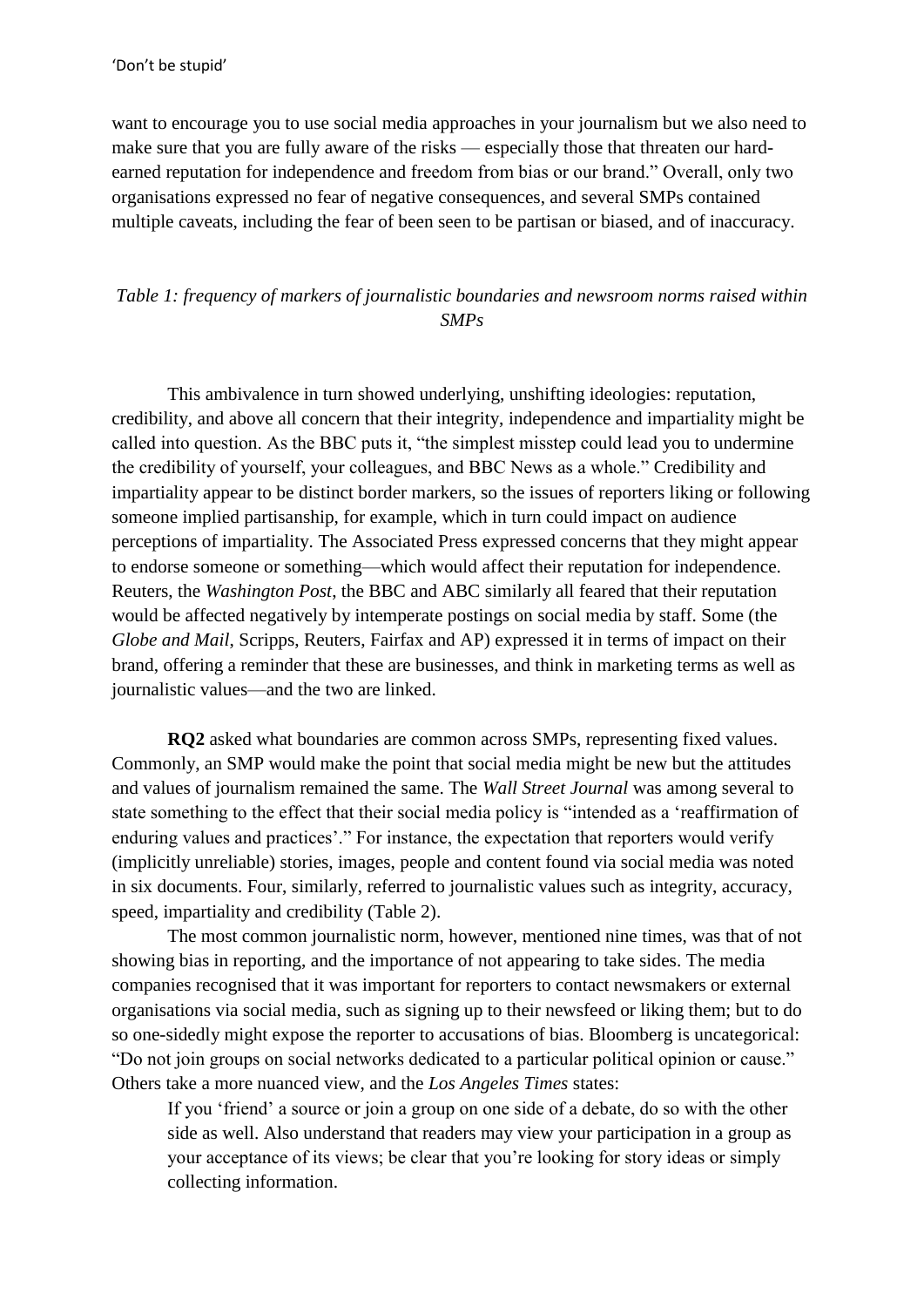*Table 2: news organisations citation of markers of journalistic boundaries and newsroom norms in SMPs*

So while reporters were encouraged to follow political parties, for example, as part of their newsbeat routines, they were also advised to make comparable contact with parties on the other side of the political spectrum. Friending opened up another area for concern, too—it could inadvertently reveal someone as a source which might put them at risk. As the *Wall Street Journal* put it: "Openly 'friending' sources is akin to publicly publishing your Rolodex." The implication here is both that the publicity might be cause for concern for the source; and also that other reporters might subsequently turn to the same source, scooping the reporter who is so free with his virtual Rolodex.

**RQ3** asked in what way do SMPs invite newsroom workers to adopt social media by making it conform to journalistic norms (i.e. fixity). Professional use of social media overrode personal. This was the most common theme observed among the documents, in 11 cases. Sometimes that was a literal merging of the two, as in this example:

All AP journalists are encouraged to have accounts on social networks. They have become an essential tool for AP reporters to gather news and share links to our published work. We recommend having one account per network that you use both personally and professionally

Here, the expectation is for the reporter to have a presence on multiple networks, but to run their professional and personal online presences simultaneously. The effect is to consider the social to be subsumed into the professional. This much is made explicit in one document:

When using social networks such as Facebook, Twitter, LinkedIn, etc., for reporting or for our personal lives, we must protect our professional integrity and remember: *Washington Post* journalists are always *Washington Post* journalists

The strength of the professional identity is such that it supersedes the personal or domestic identity; in journalistic terms, however, this is not new, and reporters have always 'lived and breathed' their work, always alert for a story. What is novel is that the identity now extends into their online presence as well. By contrast, however, four (NYT, Scripps, Yahoo and Fairfax) made a point of referring to a separation of the two, even as they intimated that they were connected. So the *New York Times* states that

If a staff member publishes a personal Web page or blog on a site outside our company's control, the staff member has a duty to make sure that the content is purely that: personal. Staff members who write blogs should generally avoid topics they cover professionally; failure to do so would invite a confusion of roles in which the two are separated, while also blurring that separation:

The *Los Angeles Times* more explicitly acknowledged that social media had a basis in friendships and non-professional contacts, but still maintained the moral high ground that the organisation's integrity came first: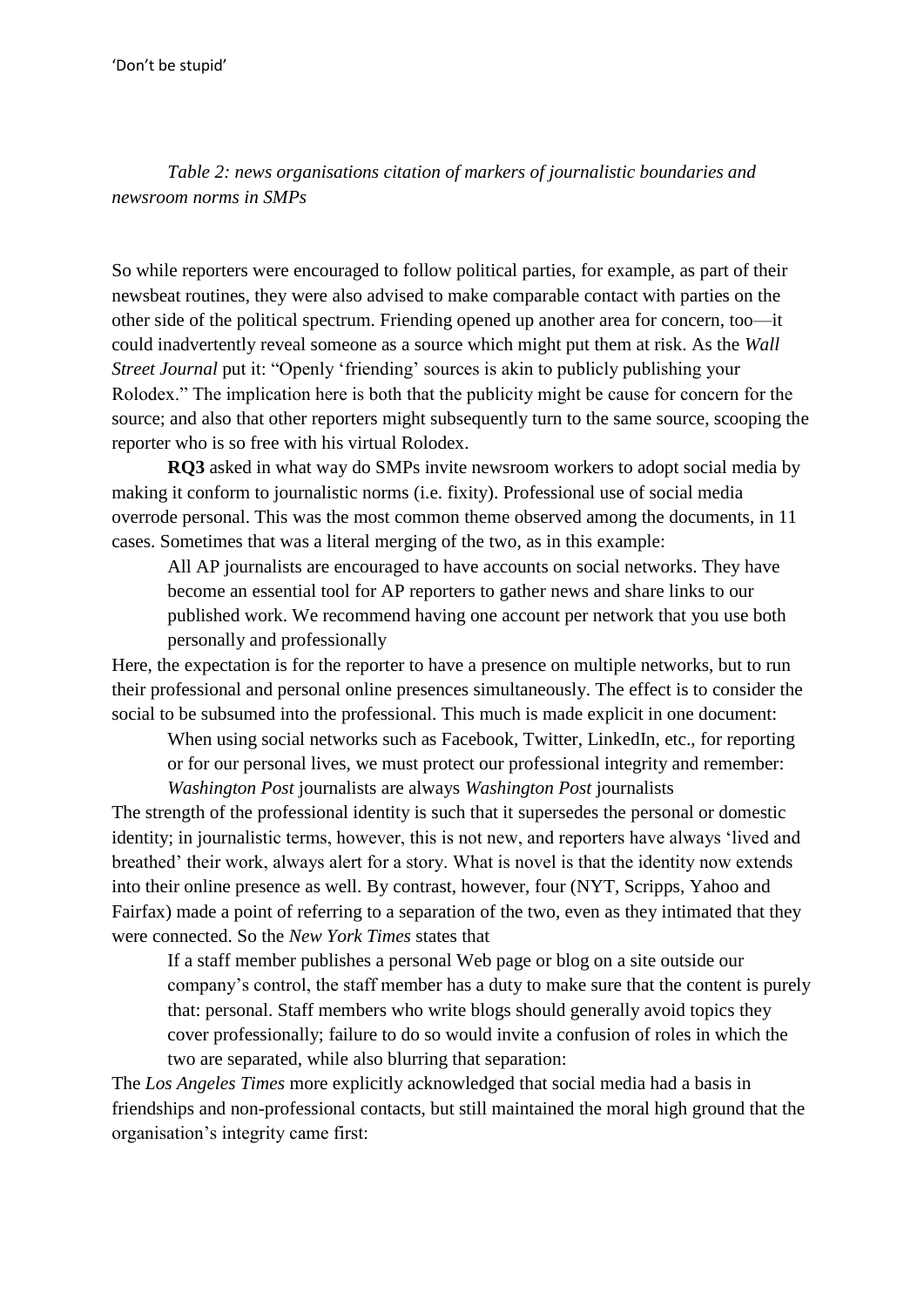Attempts, for instance, to distinguish your high school friends from your professional associates are fine, but in all spaces one should adhere to the principle that as an editorial employee you are responsible for maintaining The Times' credibility For reporters' personal life to leach into the professional sphere was—and is still considered bad form as it can lead to accusations of vested interest; whereas these policy

documents suggest that if professional attitudes and behaviours leach into the personal sphere, that is to be encouraged.

Further, the boundaries between private and public were blurred by social media, according to eight SMPs. They stated that even something posted privately could become public, and reflect badly on the individual or (more often) on the organisation. Issues of private and public assumed significance because a private posting could become public and have negative repercussions for the reputation of the organisation of which the reporter would be seen as a representative. One can almost hear AP sigh as it says "as multitudes of people have learned all too well, virtually nothing is truly private on the Internet."

**RQ4** concerned boundaries that are more flexible, asking in what ways do SMPs guide newsworkers to adapt social media norms and logics into their journalistic practice. Seven of the SMPs acknowledged that a benefit of social media was to engage the audience, rather than keeping them at a professional distance—the rules of engagement have been altered with the arrival of social media. Greater audience participation could become the 'new normal' for newswork. Yet, engagement with audiences was often accompanied by a caveat—not to get drawn into online fights, to ignore trolls, to avoid a "shrill" tone of voice (*New York Times*). While the BBC saw the value in user-generated content, this was hedged with legal provisos about fair dealing, whether something was in the public domain, and how to give credit where it was due. Concern was also extended to vulnerable or distressed newsmakers, and the risks of putting them in danger on behalf of a news story. The perceived risks outweighed the benefit of reader participation, and as a result the logics of social media are unlikely to be normalised into newswork practice.

At the same time, the audience was still seen primarily as recipients of media rather than contributors. Their place was to comment on stories, and the reporters could then reply to them. But the idea that news stories could be sourced from social media, or crowdsources, or that user-generated content would be an ingredient in newsgathering, was rare—mentioned just four times. So the *Guardian*, for example, asks its reporters to "encourage readers to contribute perspective, additional knowledge and expertise. Acknowledge their additions." Even less prominent was the suggestion that the interactivity of social media would open the door to a greater diversity of voices. This was spoken of only once, by PBS, for whom it is a core principle. Social media, then, was not to be trusted, whether it was sent in by the audience, or created by the newsworker.

Indeed, risk was a constant concern, as has been observed in earlier studies (Lee 2016, Opgenhaffen and d'Haenens 2015, Sacco and Bossio 2016). The documents showed frequent (eight) requests for reporters to refer upwards to senior editors or to human resources, or to have a second pair of eyes looking at what they post: "All postings on Dow Jones sites that may be controversial or that deal with sensitive subjects need to be cleared with your editor before posting" (*Wall Street Journal*). This applies professional journalism norms to social media, albeit specifically in a professional milieu. The implication is, however, that the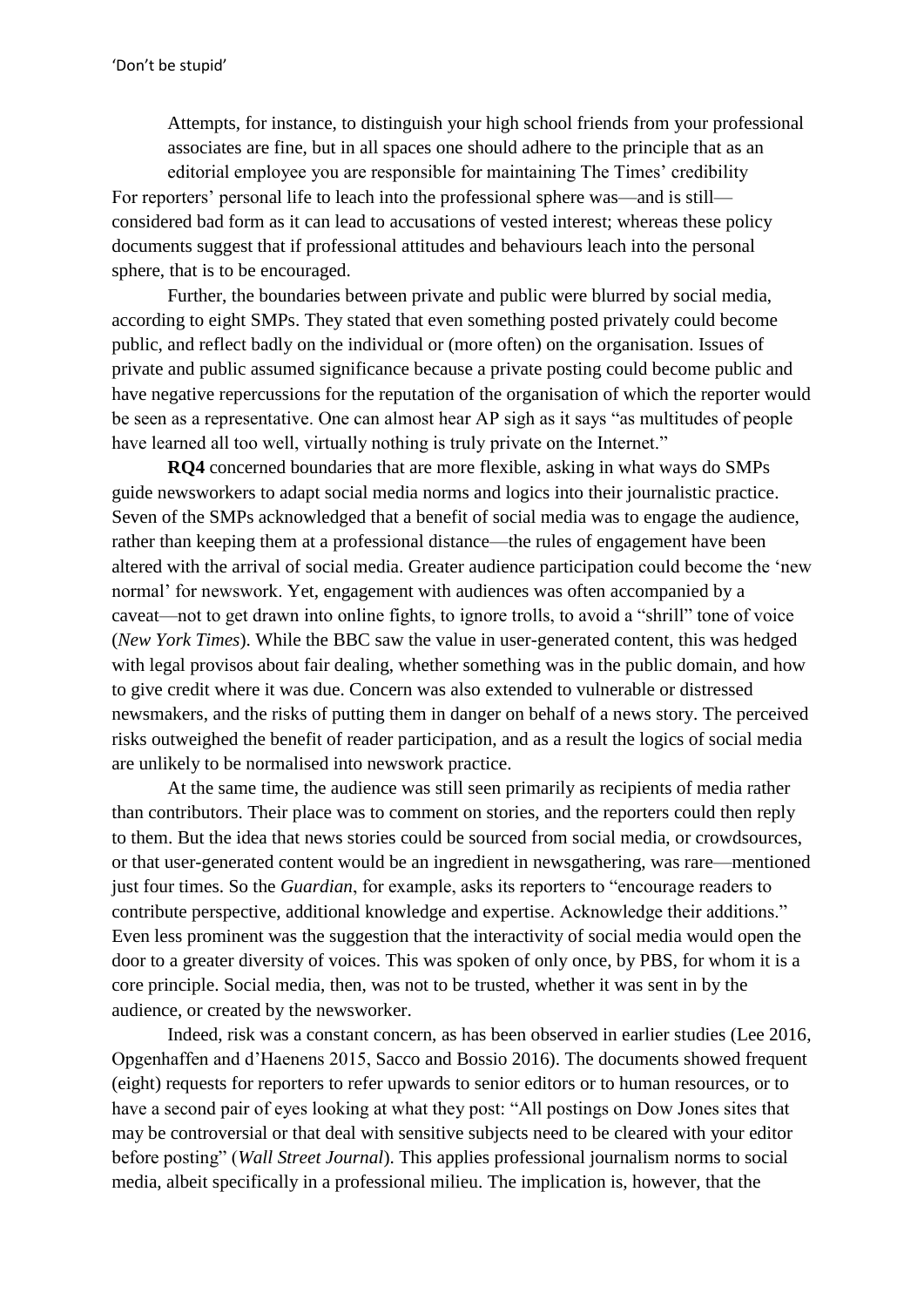individual reporter may not rely on their own instincts—and this applies to verifying a source, posting a comment or engaging with a reader—but should rely on the expertise of someone senior in the corporate hierarchy.

Failure to follow guidelines could lead to penalty, and four news organisations implicitly or explicitly threaten punishment for misuse of social media which brought the organisation into disrepute. The *Wall Street Journal*'s threat is veiled, that the appearance of partisanship "could open us to criticism that we have biases and could make a reporter ineligible to cover topics in the future". Reuters reserves the right to "change your beat or responsibilities if there are problems in this area" and "in the case of serious breaches, we may use our established disciplinary procedures." ABC states that breaches of its policy "may lead to disciplinary action including possible termination of employment," while Scripps is gentler, and says that the "possibility of disciplinary action is not intended to limit your use of social media, but to clarify the company's position regarding egregious behavior." The suggestion was that involving social media values into news reporting was such a concern that through their SMPs the management threatened punishment for misuse of social media. Far from being a benefit, to be normalised into newswork, it was framed as a problem with accompanying punishment for transgression.

#### **Conclusion**

This paper aimed to identify which ideologies of journalism are fixed—that is, they lie firmly within its boundaries—and which are flexible—that is, they are open to adaptation to the incursion of social media logics. The question for this paper is to what extent journalistic norms, routines and identities are either maintained or developed through SMPs as "we (as society, journalists, audience members, journalism researchers) seem to be in the middle of a process of figuring out what we regard as 'journalism'—and its function for society" (Loosen 2015, 79).

#### *A fixed boundary*

This study casts a fresh light on journalistic boundary-setting. Objectivity is often seen as the distinguishing factor that separates journalism from related activities which are seen as partisan, biased, subjective and subsequently not credible (e.g. Blaagaard 2013; Hampton 2008; Schudson and Anderson 2009; Tuchman 1972). In this analysis, however, objectivity is relatively flexible, and journalism's boundaries are open to the subjective nature of social media. Others have similarly foreseen a move away from objectivity: "What we may be witnessing is a paradigmatic shift which unsettles even further the public/journalist distinction from detachment to involvement, from verification to assertion, from objectivity to subjectivity" (Tumber and Prentoulis 2003, 228).

Instead, impartiality and independence emerge as the bedrock of the profession. This concurs with earlier studies such as Sambrook (2012, 3) who observed that

ideas of impartiality and objectivity—at the heart of serious news journalism for most of the last century—are now under pressure and even attack in the digital age. They emerged as journalistic norms to describe a professional editorial discipline that sought to avoid personal and political biases and to encourage trust in newspaper journalism.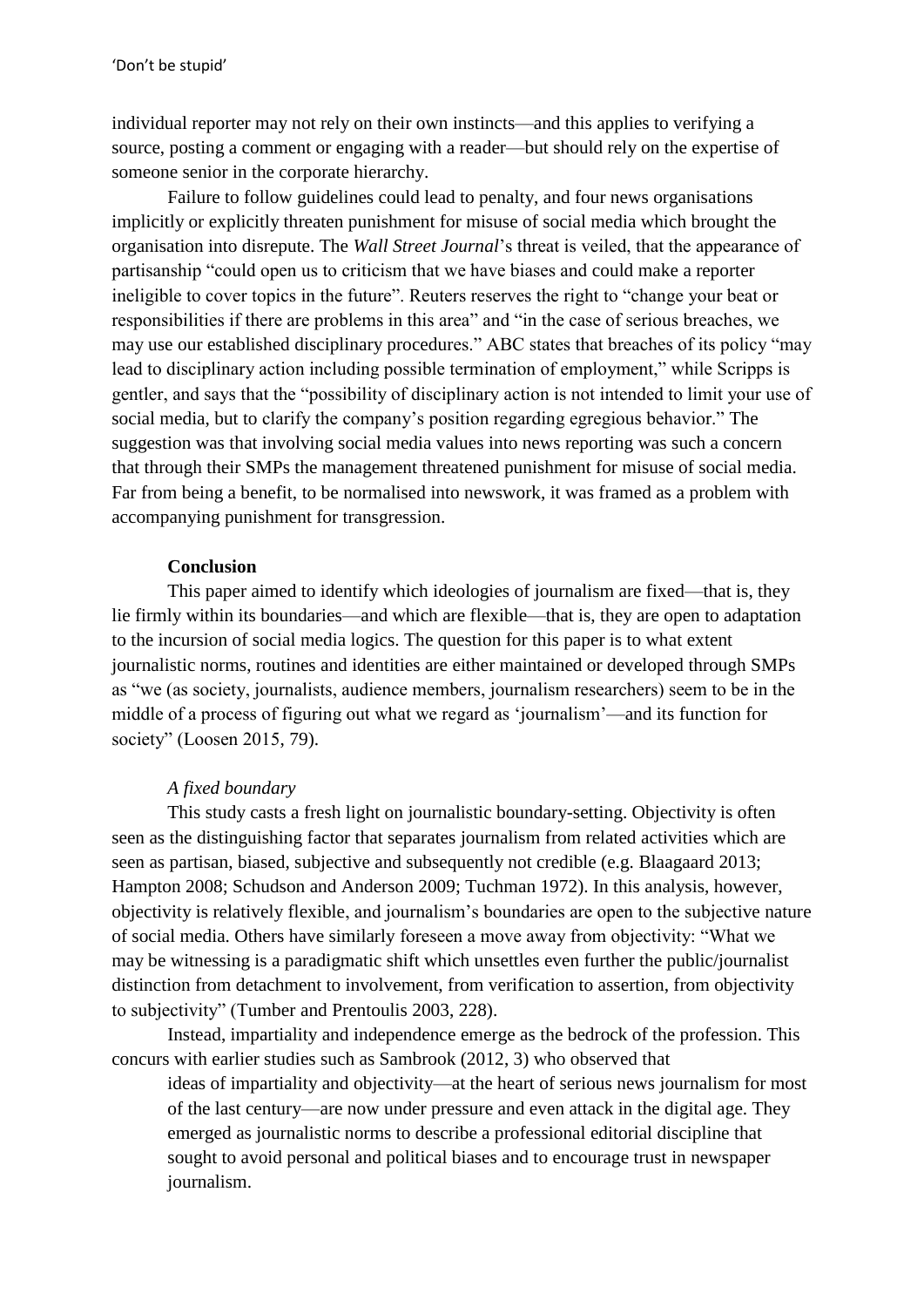Impartiality has dual benefits: it both brings credibility and supports self-determination. Similarly, Lewis (2012) divides thought on journalism's boundaries into two streams: ideologies of the representation of reality (typified by the objectivity norm) and ideologies of professional practice (typified by the independence/impartiality norm). This second is based around autonomy, protecting the profession from external influences (McDevitt, Gassaway and Perez 2002). The SMPs imply impartiality as a norm that demarcates journalism's boundaries. Inevitably, this is a matter of self-interest that also guides behaviour in newsrooms; to validate its own impartiality, journalism needs to demonise partisanship and partiality because "The commercial viability of most media businesses involves providing those solutions; so preservation of the original problems became an economic imperative" (Shirky 2008, 59).

#### *Commercial consequences*

This study also has commercial implications for newsrooms. "Contests over journalism's boundaries are symbolic contests in which different actors vie for definitional control to apply or remove the label of journalism. Yet this symbolic struggle has tangible consequences as well. Gains in symbolic resources translate into material rewards" (Carlson 2015, 2). This commercial impact underlies the use of social media:

It is no surprise that there is concern among news organizations about the use of Twitter by journalists. On the one hand, they encourage their journalists to become active on Twitter and to promote the news medium and the articles that are published in order to generate traffic to the site; on the other hand, they are afraid that journalists will break news too early or tweet ill-thought-out things, bringing their objectivity (and that of the medium) into discredit (Opgenhaffen and Scheerlinck 2014, 729).

That new technologies face resistance is nothing new. Opgenhaffen and Scheerlinck identify the concerns that accompany them: "there is a fear that the use of new technologies will diminish the quality of journalism … with the rise of blogs there was a fear that these personal platforms would have a negative influence on journalistic standards and practices" as well as worrying about "the potential influence of Twitter on the fundamental principles of journalism, such as objectivity and gatekeeping" (2014, 728). Nevertheless, boundaries are fluid, and normalisation opens the door for novelty—technological, cultural, economic, personal, and social—to be accommodated or rejected.

#### *No diversity of voices*

With the single exception of NPR, these SMPs showed little interest in a diversity of voices which has been touted as a force for good in journalism; this suggests that such plurality falls outside the boundaries. The relationship between traditional journalism and social media sources is therefore more fixed than flexible. SMPs concern was frequently with branding more than with multiple voices, which indicates the true boundary battles that preoccupy the management, if not the individual reporters. If journalism closes its boundaries to social media, the impact is felt on the diversity of voices that can be heard in journalism, as resistance to social media as a source (as evidenced by the preoccupation that social media is a potential problem) will continue to reduce the breadth of voices that could be accessed, but are not (Broersma and Graham 2013; Paulussen and Harder 2014). This further suggests that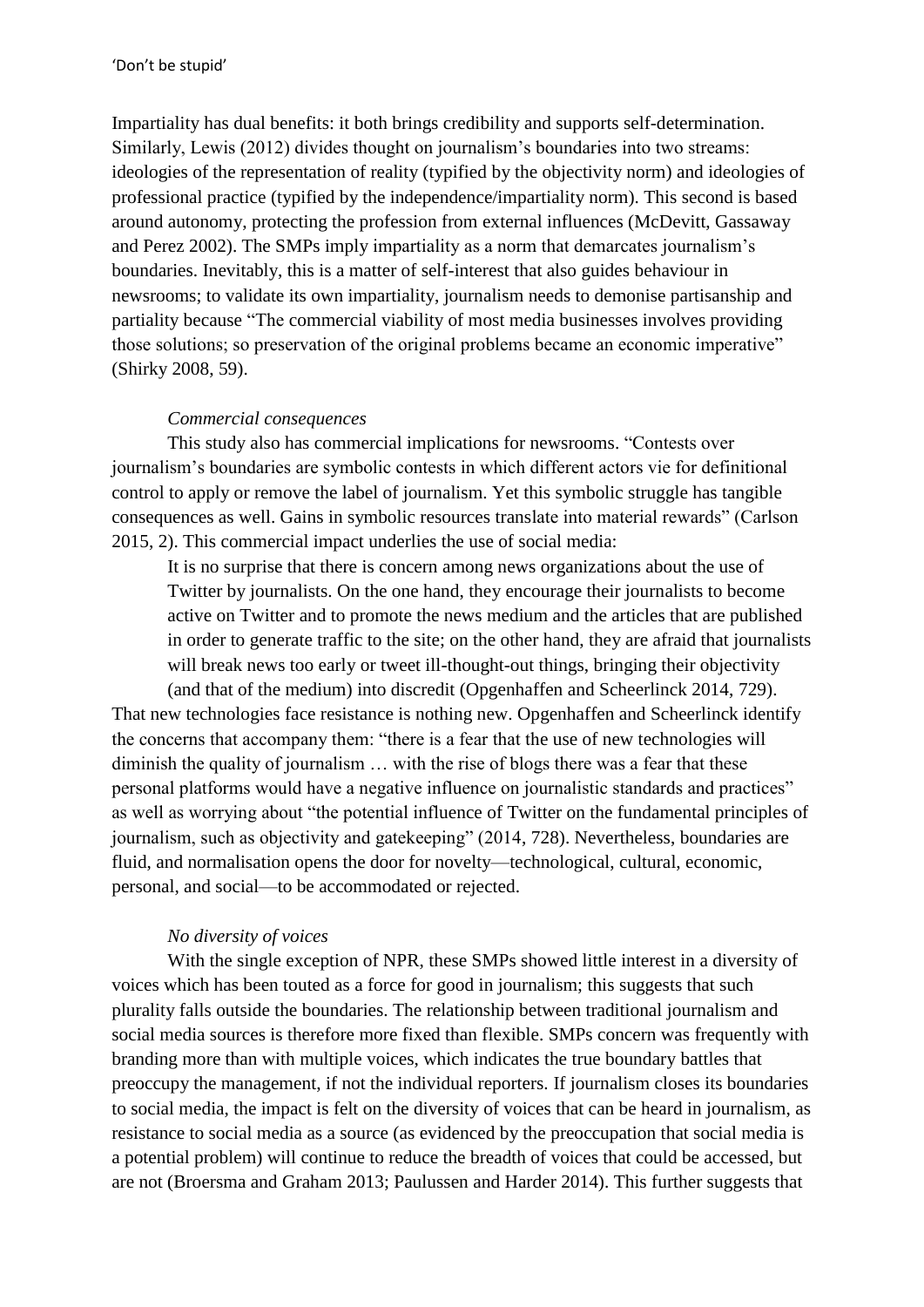the ideologies and boundaries of the personal are different from the ideologies and boundaries of the institutional, which suggests a dual track for future research, while studies so far have taken the institutional turn.

#### *Dilution or augmentation?*

Further, this analysis raises the question of whether the relationship between social media and journalism should be most usefully seen as one of dilution or augmentation; does the former diminish or develop the latter? If we consider blogs as journalism, do we expand the boundaries of journalism by including blogs, or diminish its boundaries by demeaning characteristics such as objectivity and verification? On one hand, control on information is central to journalism's ideology. The SMPs show that news organisations draw social media within their boundaries when it suits them to do so; but excludes it when it is problematic or might lead to loss of brand identity or commercial value. Their concern in boundary setting is control rather than incorporation or exclusion: the boundary is seen in terms of a choice to be made, rather than a line to be drawn. The real value of any boundary, then, is to have the power to set it, rather than where it lies. Deuze calls it "one of the most fundamental 'truths' in journalism, namely: the professional journalist is the one who determines what publics see, hear and read about the world" (2005, 451). This control is directly related to key newsroom norms of independence and impartiality. "The underlying question is rarely stated but certainly implied: *How much control over content should we give up, and why?*" (Lewis 2016, 849).

This has implications for boundary studies which have thus far erred on the conservative, even reactionary side, and seen the change implicit in boundaries as a problem. Boundary work is seen in terms of hostility rather than hospitality, and as a matter of control rather than liberation; lines are to be patrolled and identities maintained, rather than each being opened up. While this may reflect a natural human resistance to change, it is a limitation on boundary theorising. Newsworkers have a long history of blurring the lines between social and professional and dealing with the dilemmas such behaviour throws up; yet adapting that to a new context appears to be challenging, such that SMPs tend to have to instruct them to do it. It may be that, consistent with Ellen, Bearden and Sharma's study (1991), once an individual is satisfied with one behaviour (using social media for social purposes) they are reluctant to change it for another (using social media for professional purposes).

#### *Renegotiating boundaries*

Finally, the new generation of reporters entering newsrooms (if there will still be such a place to admit them) also play a part in renegotiating boundaries. Agarwal and Barthel (2015) suggested that new arrivals show different attitudes from traditional newsworkers, such as the 'new normal' of transparency, individualism and risk-taking in newsroom practice. They depart from Deuze's (2007) proposal that the internet will render journalism obsolete, and prefer instead a relationship suggested by Allan (2006) that the two sides will shape each other, leading to the kind of hybrid media system suggested by Chadwick (2013) where traditional and new are interdependent. New arrivals in online newsrooms, therefore, "are not 'normless', but rather are embracing a new set of norms while adapting and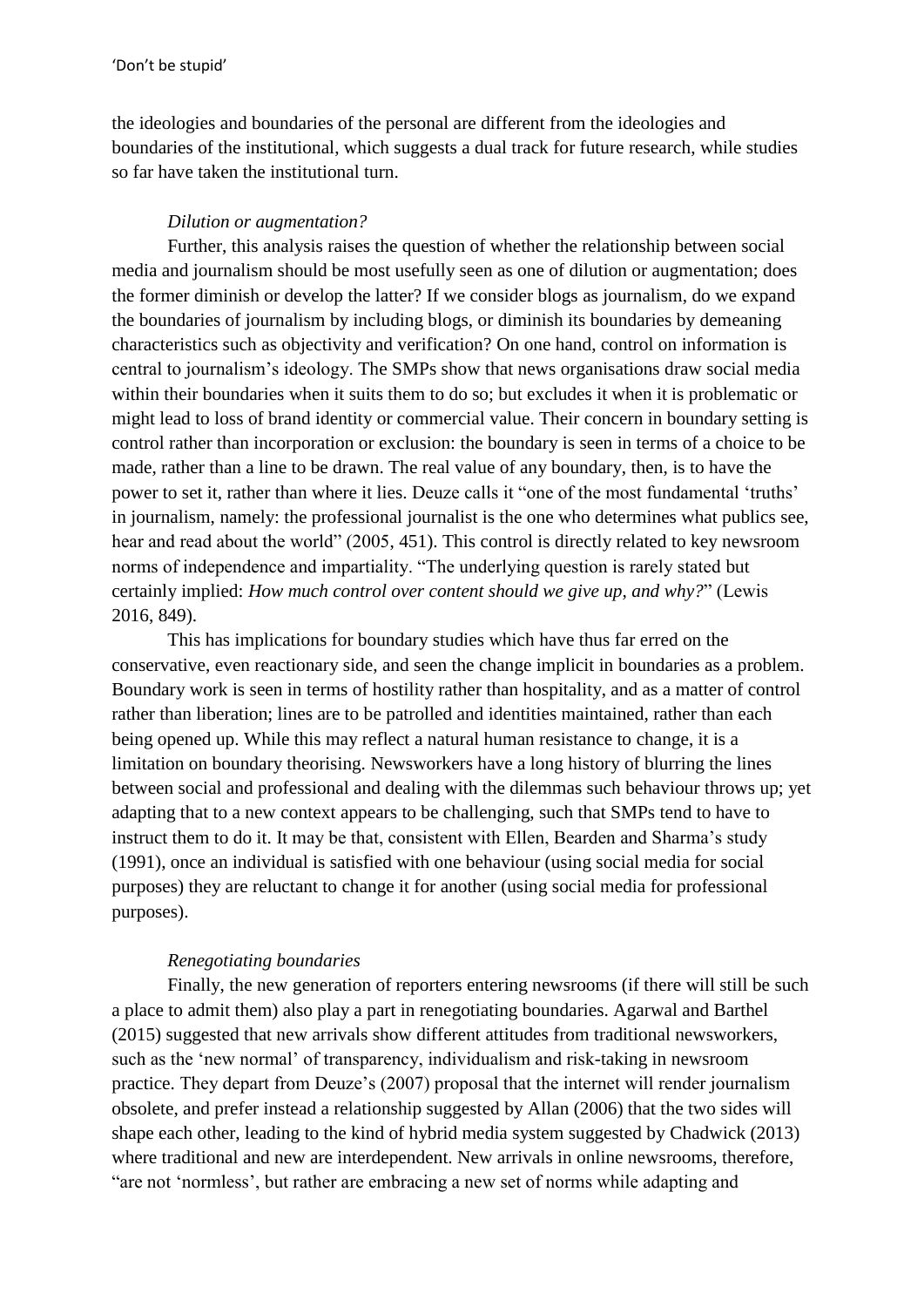redefining traditional norms to their workplace routines and practices" (Agarwal and Barthel 2015, 387).

On a related point, historical contexts also set the terms of enquiry. Others have noted an issue associated with normalisation: when two forces compete for dominance, what terms of reference should be used to frame any discussion? Mitchelstein and Boczkowski (2009) saw the tensions that occur when journalists and scholars alike judge Twitter according to traditional journalistic norm.—first between old ways of practice and new possibilities; and second, from a research perspective, using old ways to look at new phenomena or creating new ways of enquiry. Similarly, Hermida (2010, 300) observes that "the professional and cultural attitudes surrounding Twitter have their roots in the working routines and entrenched traditional values of a journalistic culture which defines the role of the journalist as providing a critical account of daily events, gathered, selected, edited and disseminated by a professional organization." In other words, it is helpful to assess the extent to which new normal is being viewed, assessed, critiqued and judged according to old norms.

#### *Limitations and future studies*

The small sample size is a limitation of this study; although it is not clear what different results might be returned by a larger sample. A dissimilar picture might be drawn if the sample included news organisations outside the Anglo-American group here, and included policy documents from the emerging economies of Asia, for example. The SMPs studied here are concerned with setting a boundary based on impartiality and independence from government intervention—which would be a radical idea indeed in China, for instance. This also demands that the results be seen in a historical context, as SMPs represent the culmination of journalistic boundaries and newsroom norms which have evolved—from a specific starting point—over a century, give or take. As a result, the gene-pool of the original organisations, launched under specific historical, economic, cultural and political circumstances, has engendered the SMPs of today. The attitudes seen in the documents studied owe as much to the newsroom attitudes of the early  $20<sup>th</sup>$  century as they do to the new media logics of the early  $21<sup>st</sup>$ . This invites research into why so much academic thought concerns the transformative power of new media (e.g. Deuze 2005; Farhi 2009; Hermida 2010; Murthy 2011) which is so at odds with the reality of newsroom practice. But, as Hedman (2015, 281) wearily says, "History shows that transforming journalism is not easy."

#### **References**

Adornato, Anthony, and Suzanne Lysak. 2017. "You can't post that! Social media policies in US television newsrooms." *Electronic News*. DOI: 10.1177/1931243117710279

- Agarwal, Sheetal, and Michael Barthel. 2015. "The friendly barbarians: Professional norms and work routines of online journalists in the United States." *Journalism*, 16 (3): 376– 391
- Ahmad, Ali. 2010. "Is Twitter a useful tool for journalists?" *Journal of Media Practice*, 11 (2): 145–155.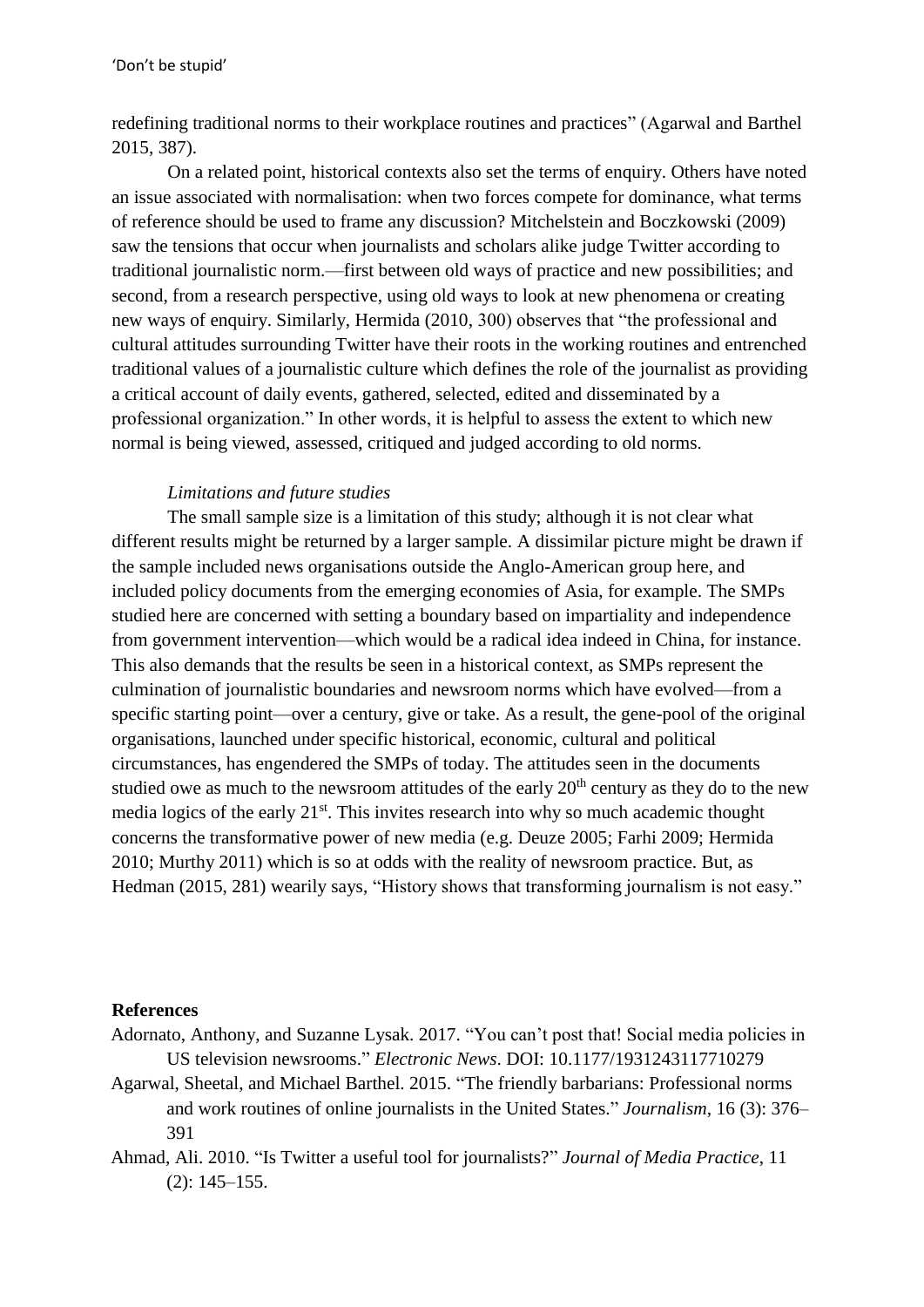Allan, Stuart, and Einar Thorsen. 2009. *Citizen Journalism: Global Perspectives*. New York: Peter Lang.

Allan, Stuart. 2006. *Online News*. Maidenhead: Open University Press.

BBC College of Journalism, 2010. "Hoax UGC Image Checks." http://www.bbc.co.uk/journalism/skills/citizen-journalism/bbc-ugc-hub/hoax-ugcimage-checks.shtml

Belair-Gagnon, Valerie. 2015. *Social Media at BBC News: The Re-Making of Crisis Reporting*. Abingdon: Routledge.Benson, Rodney, and Erik Neveu. 2005. "Introduction: Field Theory as a Work in Progress." In *Bourdieu and the Journalistic Field*, edited by Rodney Benson and Erik Neveu, 1–28. Malden, MA: Polity Press.

Blaagaard, Bolette. 2013. "Shifting boundaries: Objectivity, citizen journalism and tomorrow's journalists." *Journalism*, 14 (8): 1076-1090.

Bloom, Terry, Johanna Cleary, and Michael North. 2016. "Traversing the 'Twittersphere': Social media policies in international news operations." *Journalism Practice*, 10 (3): 343–357.

Boeyink, David. 1994. "How effective are codes of ethics? A look at three newsrooms." *Journalism Quarterly*, 71 (4): 893–904.

- Bourdieu, Pierre. 2005. "The political field, the social science field, and the journalistic field." In *Bourdieu and the Journalistic Field,* edited by Rodney Benson and Erik Neveu, 29–47. Cambridge, UK: Polity.
- Bourdieu, Pierre. 1998 *On Television*. New York: New Press.
- boyd, danah, and Nicole Ellison. 2008. "Social network sites: Definition, history, and scholarship." *Journal of Computer-Mediated Communication*, 13 (1): 210–230.
- Braun, Virginia, and Victoria Clarke. 2006. "Using thematic analysis in psychology." *Qualitative Research in Psychology*, 3 (2): 77–101.
- Broersma, Marcel, and Todd Graham. 2013. "Twitter as a news source. How Dutch and British newspapers used tweets in their news coverage, 2007–2011." *Journalism Practice*, 7 (4): 446–464.

Canter, Lily. 2013. "The interactive spectrum: The use of social media in UK regional newspapers." *Convergence*, 19 (4): 472–495.

Carlson, Matt. 2007. "Blogs and journalistic authority: The role of blogs in US election day 2004 coverage." *Journalism Studies*, 8 (2): 264–279.

Carlson, Matt. 2014. "Gone, but not forgotten: Memories of journalistic deviance as metajournalistic discourse." *Journalism Studies*, 15 (1), 33–47.

Carlson, Matt. 2015. "The many boundaries of journalism." In *Boundaries of Journalism: Professionalism, Practices and Participation*, edited by Matt Carlson and Seth Lewis, 1–18. Abingdon: Routledge.

Carlson, Matt. 2016. "Metajournalistic discourse and the meanings of journalism: Definition, control, boundary work, and legitimation." *Communication Theory*, 26: 349–368.

Chadwick, Andrew. 2013. *The Hybrid Media System: Politics and Power*. Oxford: OUP.

Coddington, Mark. 2012. "Defending a paradigm by patrolling a boundary two global newspapers' approach toWikiLeaks." *Journalism and Mass Communication Quarterly*, 89 (3): 377–396.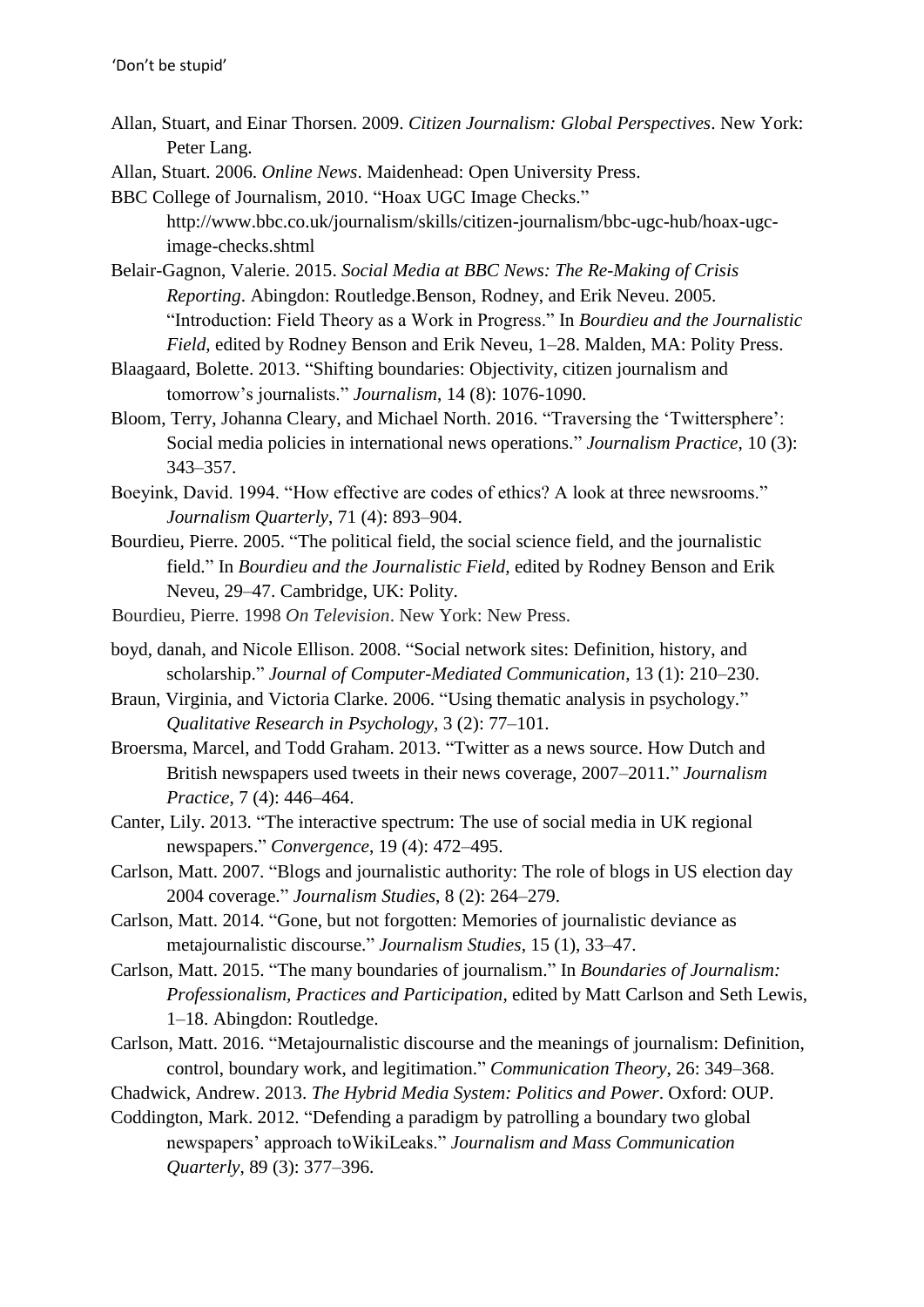- Coddington, Mark. 2015. "The wall becomes a curtain: Revisiting journalism's newsbusiness boundary." In *Boundaries of Journalism: Professionalism, Practices and Participation*, edited by Matt Carlson and Seth Lewis, 67–82. Abingdon: Routledge.
- Cook, Clare. 2011. "Tag me, tweet me: How journalists network brand and selfmanagement." Presented at the Colloque Medias 011, Aix-Marseille, France.
- Cooper, G., 2012. Facing up to the Ethical Issues surrounding Facebook Use, in: Keeble, R.L. (Ed.), The Phone Hacking Scandal: Journalism on Trial. Arima.
- Deuze, Mark. 2008. "Understanding journalism as newswork: How it changes, and how it remains the same." *Westminster Papers in Communication and Culture*, 5 (2): 4–23.
- Deuze, Mark. 2007. *Media Work*. Cambridge: Polity.
- Ellen, Pam, William Bearden, and Subhash Sharma. 1991. "Resistance to technological innovations: An examination of the role of self-efficacy and performance satisfaction." *Journal of the Academy of Marketing Science*, 19 (4): 297–307.
- Eltringham, Matthew. 2011. "Social media: What's the difference between curation and journalism?" *BBC College of Journalism.* http://ejc.net/magazine/article/social-mediawhats-the-difference-between-curation-and-journalism#.WflAhdCWbcs
- Fakazis, Elizabeth. 2006. "Janet Malcolm: Constructing boundaries of journalism." *Journalism*, 7 (1): 5-24.
- Farhi, Paul. 2009. "The Twitter explosion: Whether they are reporting about it, finding sources on it or urging viewers, listeners and readers to follow them on it, journalists just can't seem to get enough of the social networking service. Just how effective is it as a journalism tool?" *American Journalism Review*, 31 (3): 26–31.
- Garcia, Ryan, and Thaddeus Hoffmeister. 2017. *Media Law in a Nutshell*. St Paul. MN: West Academic Publishing.
- Gieryn, Thomas. 1983. "Boundary-work and the demarcation of science from nonscience: Strains and interests in professional ideologies of scientists." *American Sociological Review*, 48 (6): 781–795.
- Gieryn, Thomas. 1999. *Cultural Boundaries of Science*. Chicago, IL: University of Chicago Press.
- Gleason, Stephanie. 2010. "Harnessing social media: News outlets are assigning staffers to focus on networking." *American Journalism Review*, 32 (1): 6–7.
- Green, Judith, and Nicki Thorogood. 2004. *Qualitative Methods for Health Research.* London: Sage Publications.
- Hampton, Mark. 2008. "The 'objectivity' ideal and its limits in 20<sup>th</sup>-century British journalism." *Journalism Studies*, 9 (4): 477–493.
- Haney, Walt, Mike Russell, Cengiz Gulek, and Ed Fierros. 1998. "Drawing on education: Using student drawings to promote middle school improvement." *Schools in the Middle*, 7 (3): 38–43.
- Hedman, Ulrika, and Monika Djerf-Pierre. 2013. "The social journalist: Embracing the social media life or creating a new digital divide?" *Digital Journalism*, 1 (3): 368–385.
- Hedman, Ulrika. 2015. "J-Tweeters: Pointing towards a new set of professional practices and norms in journalism." *Digital Journalism*, 3 (2): 279–297.
- Hermida, Alfred. 2009. "The Blogging BBC." *Journalism Practice*, 3(3): 268–284.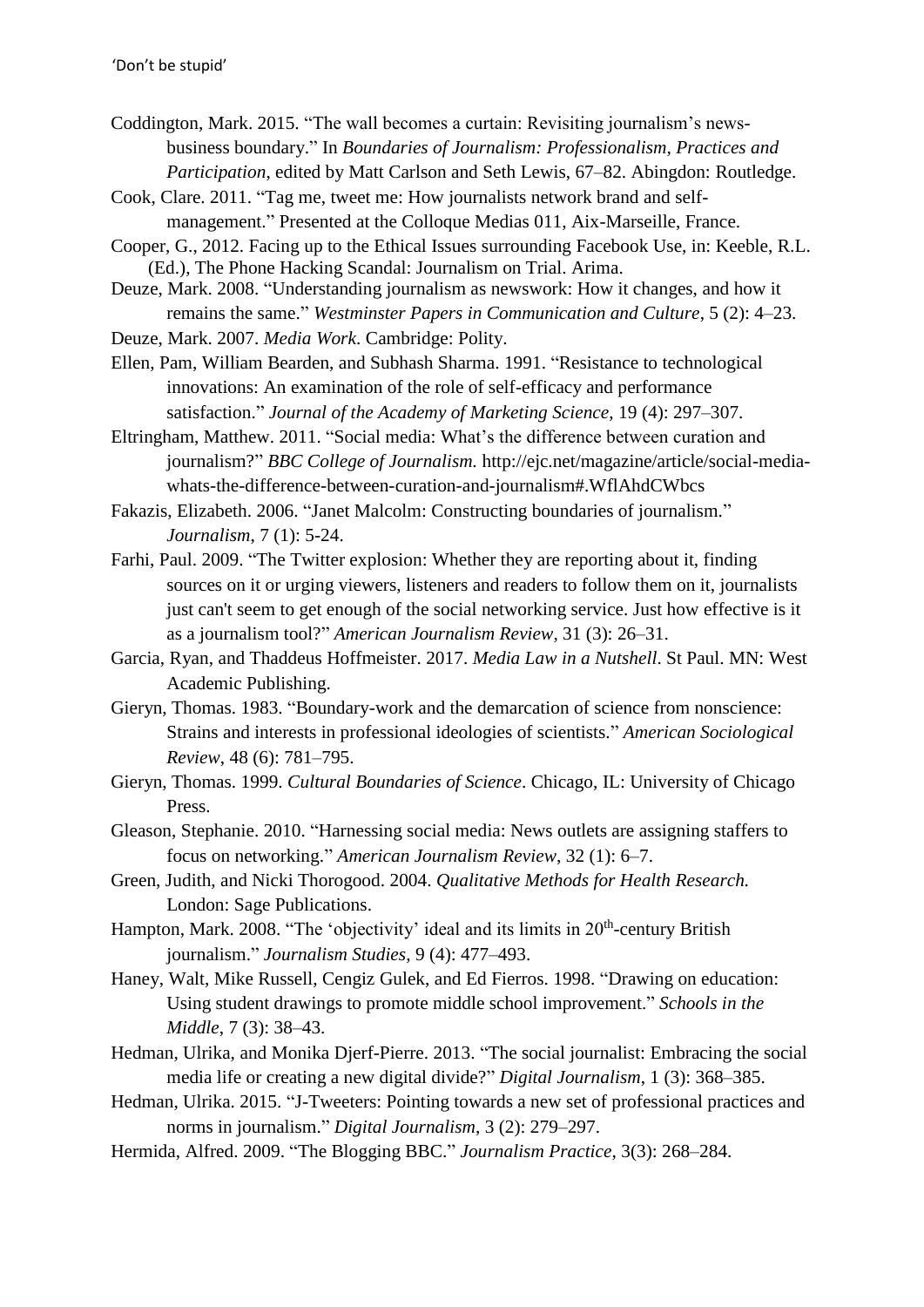- Hermida, Alfred. 2010. "Twittering the news: The emergence of ambient journalism." *Journalism Practice*, 4 (3): 297-308.
- Ihlebæk, Karoline Andrea, and Anders Olof Larsson. 2016. "Learning by doing: Perspectives on social media regulations in Norwegian news organisations." *Journalism Studies*, 1–16. [doi.org/10.1080/1461670X.2016.1239184](https://doi.org/10.1080/1461670X.2016.1239184)
- Knight, Megan, and Clare Cook. 2013. *Social Media for Journalists: Principles and Practice*. London: Sage.
- Knight, Megan. 2011. "The origin of stories: How journalists find and create news in an age of social media, competition and churnalism." Presented at the Future of Journalism conference, Cardiff, UK, 8–9 September.
- Knight, Megan. 2012. "Journalism as usual: The use of social media as a newsgathering tool in the coverage of the Iranian elections in 2009." *Journal of Media Practice*, 13 (1): 61–74.
- Knight, M., 2017. Researching Facebook: ethics, techniques and discussions. Presented at the International Association of Media and Communications Research, Cartagena, Colombia.
- Krippendorff, K. (1980). *Content Analysis: An Introduction to Its Methodology*. Newbury Park, CA: Sage.
- Labrecque, Lauren, Ereni Markos, and George Milne. 2011. "Online personal branding: Processes, challenges, and implications*.*" *Journal of Interactive Marketing*, 25 (1): 37–50.
- Lail, Jack. 2011. "12 newsrooms working on 3 new social media credibility projects." *APME - Associated Press Media Editors*. http://www.apme.com/news/72854/
- Lariscy, Ruthann, Elizabeth Avery, Kaye Sweetser, and Pauline Howes. 2009. "An examination of the role of online social media in journalists' source mix." *Public Relations Review*, 35 (3): 314–316.
- Lasorsa, Dominic. 2012. "Transparency and other journalistic norms on Twitter: The role of gender." *Journalism Studies*, 13 (3): 402–417.
- Lasorsa, Dominic, Seth Lewis, and Avery Holton. 2012. "Normalizing Twitter: Journalism practice in an emerging communication space." *Journalism Studies*, 13 (1): 19–36.
- Leach, Jan. 2009. "Creating ethical bridges from journalism to digital news." *Nieman Reports*, 63 (3): 42-43. [http://niemanreports.org/articles/creating-ethical-bridges-from](http://niemanreports.org/articles/creating-ethical-bridges-from-journalism-to-digital-news/)[journalism-to-digital-news/](http://niemanreports.org/articles/creating-ethical-bridges-from-journalism-to-digital-news/)
- Lee, Jayeon. 2016. "Opportunity or risk? How news organizations frame social media in their guidelines for journalists." *The Communication Review*, 19 (2): 106–127.
- Lewis, Seth. 2012. "The tension between professional control and open participation: Journalism and its boundaries." *Information, Communication and Society*, 15 (6): 836–866.
- Loosen, Wiebke. 2015. "The notion of 'blurring the boundaries'." *Digital Journalism*, 3 (1): 68–84.
- Lysak, Suzanne, Michael Cremedas and John Wolf. 2012. "Facebook and Twitter in the newsroom: How and why local television news is getting social with viewers." *Electronic News*, 6 (4): 187–207.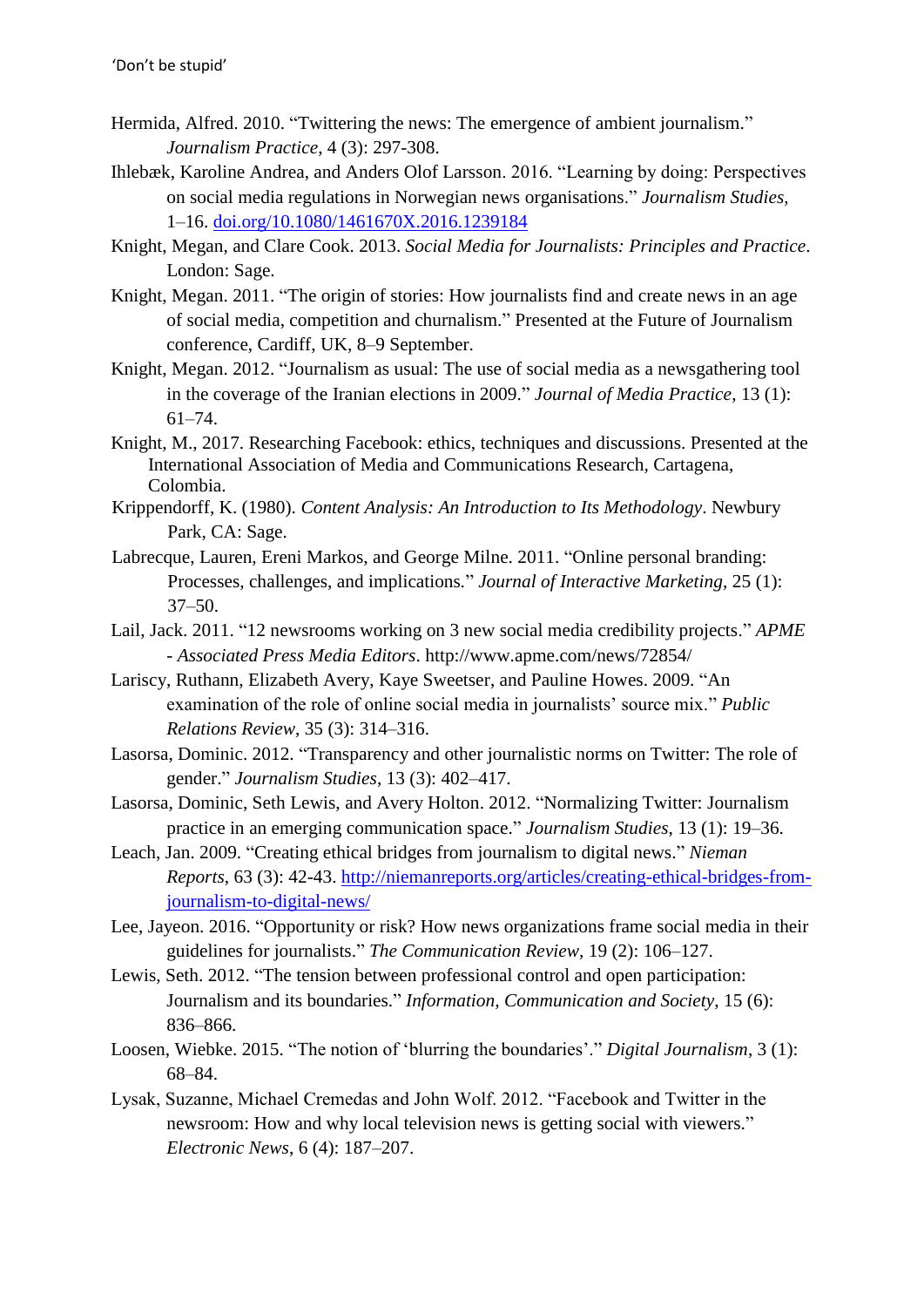- May, Carl and Tracy Finch. 2009. "Implementing, embedding, and integrating practices: An outline of normalization process theory." *Sociology*, 43 (2): 535–554.
- McDevitt, Michael, Bob Gassaway, and Frank Perez. 2002. "The making and unmaking of civic journalists: Influences of professional socialization." *Journalism and Mass Communication Quarterly*, 79 (1): 87–100.
- Mitchelstein, Eugenia, and Pablo Boczkowski. 2009. "Between tradition and change: A review of recent research on online news production." *Journalism*, 10 (5): 562–586.
- Murthy, Dhiraj. 2011. "Twitter: Microphone for the masses?" *Media, Culture and Society*, 33 (5): 779–789.
- Nardelli, Alberto. 2011. "Journalists on Twitter: How do Britain's news organisations tweet?" *Guardian Online*.

https://www.theguardian.com/news/datablog/2011/apr/08/twitter-journalists-tweets

- New York Times. 2017. "The Times Issues Social Media Guidelines for the Newsroom." [https://www.nytimes.com/2017/10/13/reader-center/social-media](https://www.nytimes.com/2017/10/13/reader-center/social-media-guidelines.html?mwrsm=Email)[guidelines.html?mwrsm=Email](https://www.nytimes.com/2017/10/13/reader-center/social-media-guidelines.html?mwrsm=Email)
- Newton, J., Duncan, S., 2012. Hacking into tragedy: Exploring the Ethics of Death Reporting in the Social Media Age, in: Keeble, R.L. (Ed.), The Phone Hacking Scandal: Journalism on Trial. Arima.
- Opgenhaffen, Michaël, and Harald Scheerlinck. 2014. "Social media guidelines for journalists: An investigation into the sense and nonsense among Flemish journalists." *Journalism Practice*, 8 (6): 726–741.
- Opgenhaffen, Michaël, and Leen d'Haenens. 2015. "Managing social media use: Whither social media guidelines in news organizations." *International Journal on Media Management*, 17 (4): 201–216.
- Paulussen, Steve, and Raymond Harder. 2014. "Social media references in newspapers: Facebook, Twitter and YouTube as sources in newspaper journalism." *Journalism Practice*, 8 (5): 542–551.
- Polit, Denise, and Cheryl Beck. 2003. *Nursing Research: Principles and Methods*. Philadelphia, PA: Lippincott Williams and Wilkins.
- Robinson, Sue. 2010. "Traditionalists vs. convergers: Textual privilege, boundary work, and the journalist–audience relationship in the commenting policies of online news sites." *Convergence*, 16 (1): 125–143.
- Rosenberry, Jack, and Burton St John III. 2010. *Public Journalism 2.0: The Promise and Reality of a Citizen-Engaged Press*. Routledge, New York.
- Sacco, Vittoria, and Diana Bossio. 2016. "Don't tweet this! How journalists and media organizations negotiate tensions emerging from the implementation of social media policy in newsrooms." *Digital Journalism*, 1–17. doi:10.1080/ 21670811.2016.1155967
- Sambrook, Richad. 2012. *Delivering Trust: Impartiality and Objectivity in the Digital Age*. Oxford: Reuters Institute for the Study of Journalism.

http://orca.cf.ac.uk/33772/1/Delivering\_Trust\_Impartiality\_and\_Objectivity\_in\_a\_Dig ital\_Age.pdf